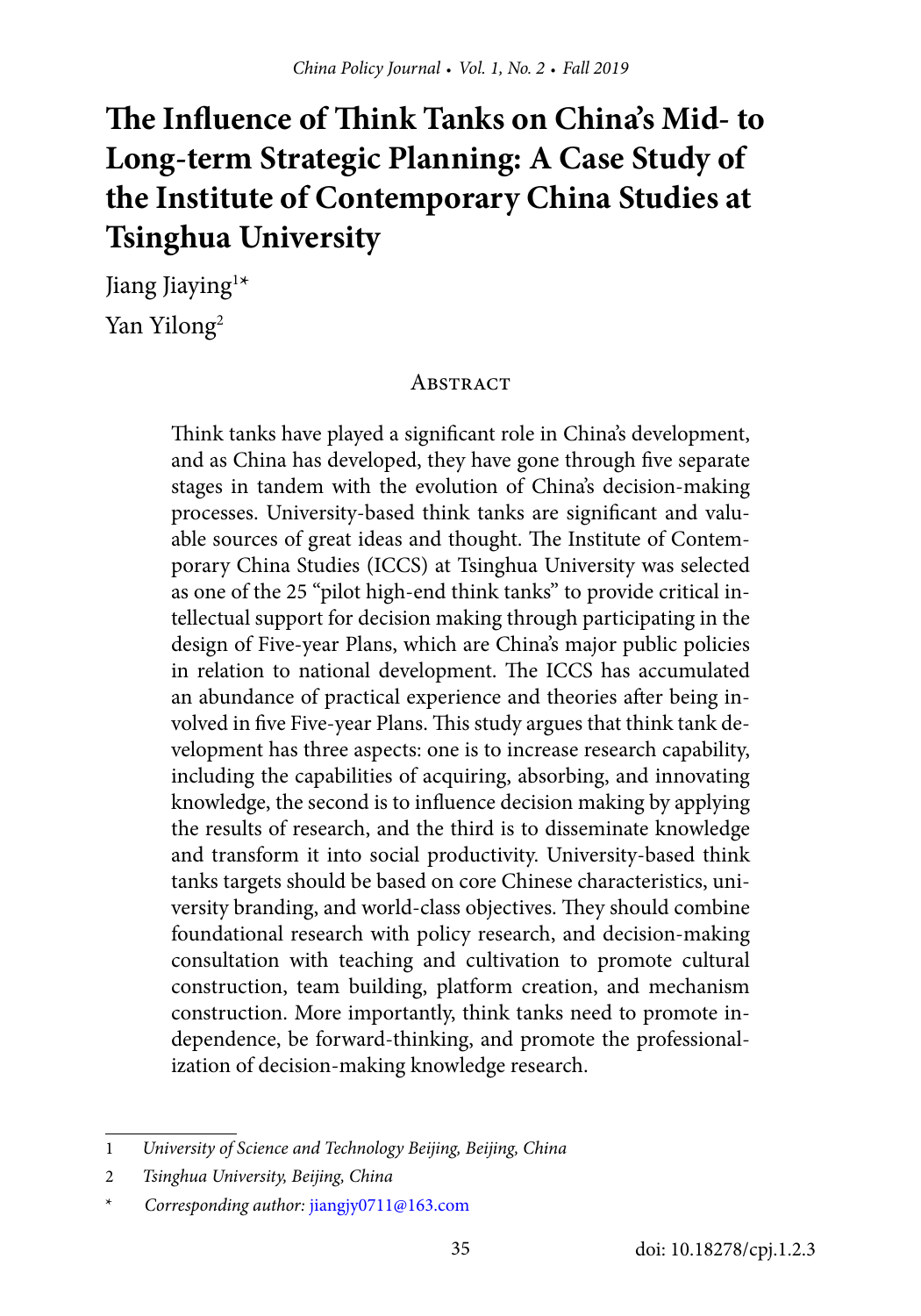*Keywords:* think tank, strategic plan, Five-year Plan, decision making, ICCS

## **La influencia de los think thanks en la planeación estratégica a largo y medio plazo en China: Un caso de estudio del Instituto de Estudios Chinos Contemporáneos en la Universidad de Tsinghua**

#### **RESUMEN**

Los think tanks han desempeñado un papel importante en el desarrollo de China y, a medida que China se ha desarrollado, han pasado por cinco etapas separadas junto con la evolución de los procesos de toma de decisiones de China. Los think tanks basados en la universidad son fuentes importantes y valiosas de grandes ideas y pensamientos. El Instituto de Estudios Contemporáneos de China (ICCS) de la Universidad de Tsinghua fue seleccionado como uno de los 25 "grupos de expertos piloto de alta gama" para proporcionar un apoyo intelectual crítico para la toma de decisiones mediante la participación en el diseño de Planes de cinco años, que son los principales de China Políticas públicas en relación con el desarrollo nacional. El ICCS ha acumulado una gran cantidad de experiencia práctica y teorías después de estar involucrado en cinco planes quinquenales. Este estudio argumenta que el desarrollo del think tank tiene tres aspectos: uno es aumentar la capacidad de investigación, incluidas las capacidades de adquirir, absorber e innovar el conocimiento, el segundo es influir en la toma de decisiones mediante la aplicación de los resultados de la investigación, y el tercero es difundir conocimiento y transformarlo en productividad social. Los objetivos de los think tanks basados en la universidad deben basarse en las características centrales de China, la marca universitaria y los objetivos de clase mundial. Deben combinar la investigación fundamental con la investigación de políticas y la consulta de toma de decisiones con la enseñanza y el cultivo para promover la construcción cultural, la formación de equipos, la creación de plataformas y la construcción de mecanismos. Más importante aún, los think tanks deben promover la independencia, tener visión de futuro y promover la profesionalización de la investigación del conocimiento en la toma de decisiones.

*Palabras Clave:* think tank, plan estratégico, plan de cinco años, toma de decisiones, ICCS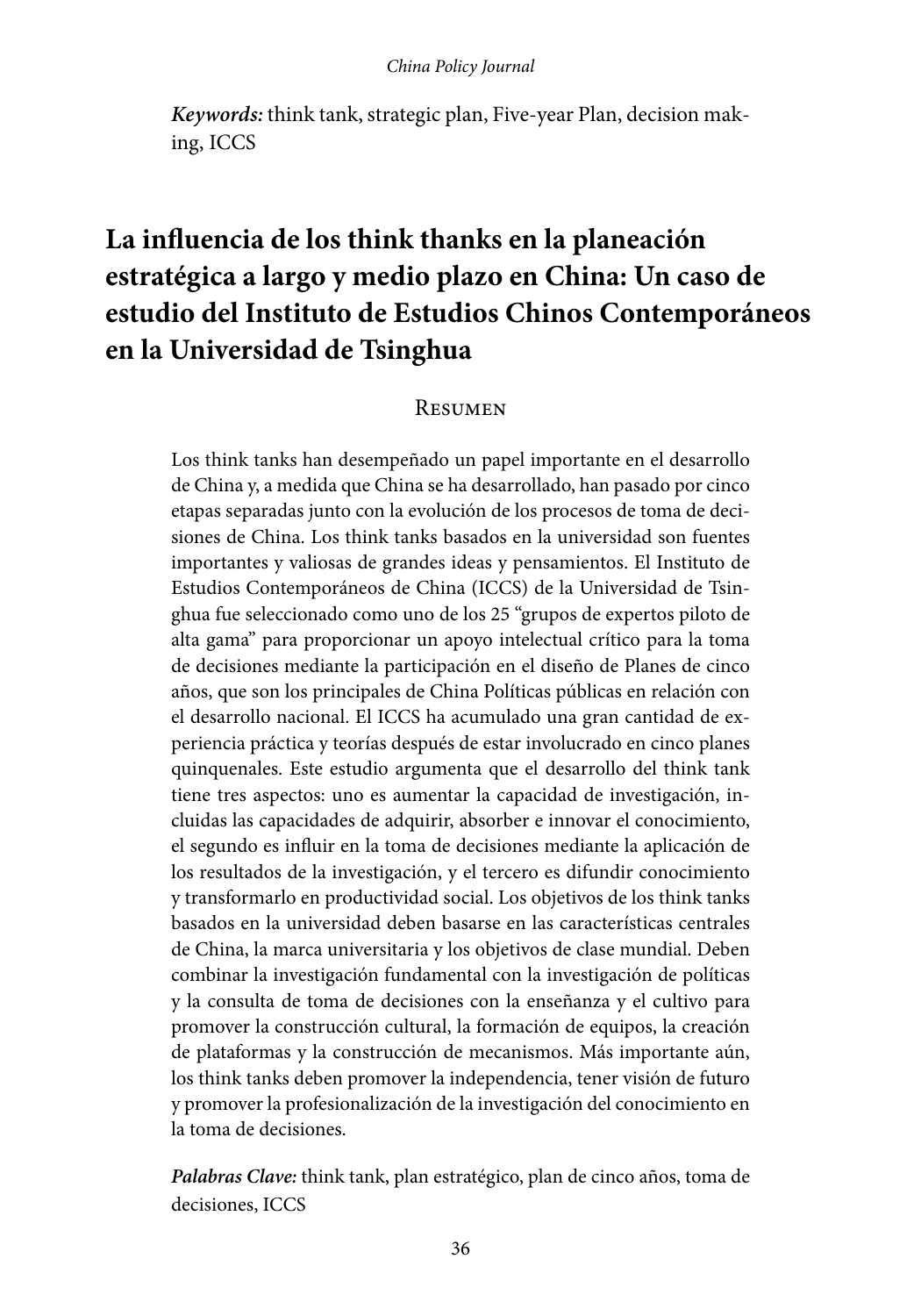## 智库对中国中长期战略规划的影响: 清华大学国情研究院案例分析

摘要

智库在中国的发展中发挥了重要作用,并随着中国 决策机制的变迁不断发展,经历了5个不同的发展时 期。高校智库是一种重要的智库类型,更是思想的 重要发源地。清华大学国情研究院作为首批入选国 家高端智库建设的试点单位之一,是高校智库的重 要代表,它通过参与制定五年规划这一中国政府最 重大的公共政策参与国家发展,为决策过程提供重 要的智力支撑。清华大学国情研究院先后参与了5 个五年规划,有着丰富的实践经验和理论积累。本 研究认为,智库的发展一是要提高研究能力,包括 获取知识、吸收知识及创新知识的能力;二是要将 知识成果转换为决策影响力, 能够影响决策;三是 要传播知识,要能够促进知识生产力转化为社会生 产力。高校智库应从中国特色、高校品牌和世界一 流的目标定位出发,坚持基础研究与政策研究相结 合、决策咨询与教书育人相结合,推进文化建设、 团队建设、平台建设和机制建设,更要进行独立 性、前瞻性、专业化的决策知识研究工作。

关键词: 智库,战略规划,"五年计划",决策,当 代中国研究院(ICCS)

#### **1. Introduction**

Research on the role of think<br>tanks in the policymaking pro-<br>topic in recent years. The emerging tanks in the policymaking process in China has become a hot literature has acknowledged the importance of think tanks in China and

the roles they play in government decision-making processes, while few studies have demonstrated the process of policymaking in the Chinese political system, or how think tanks have evolved in such a process. This study aims to fill this research gap by explor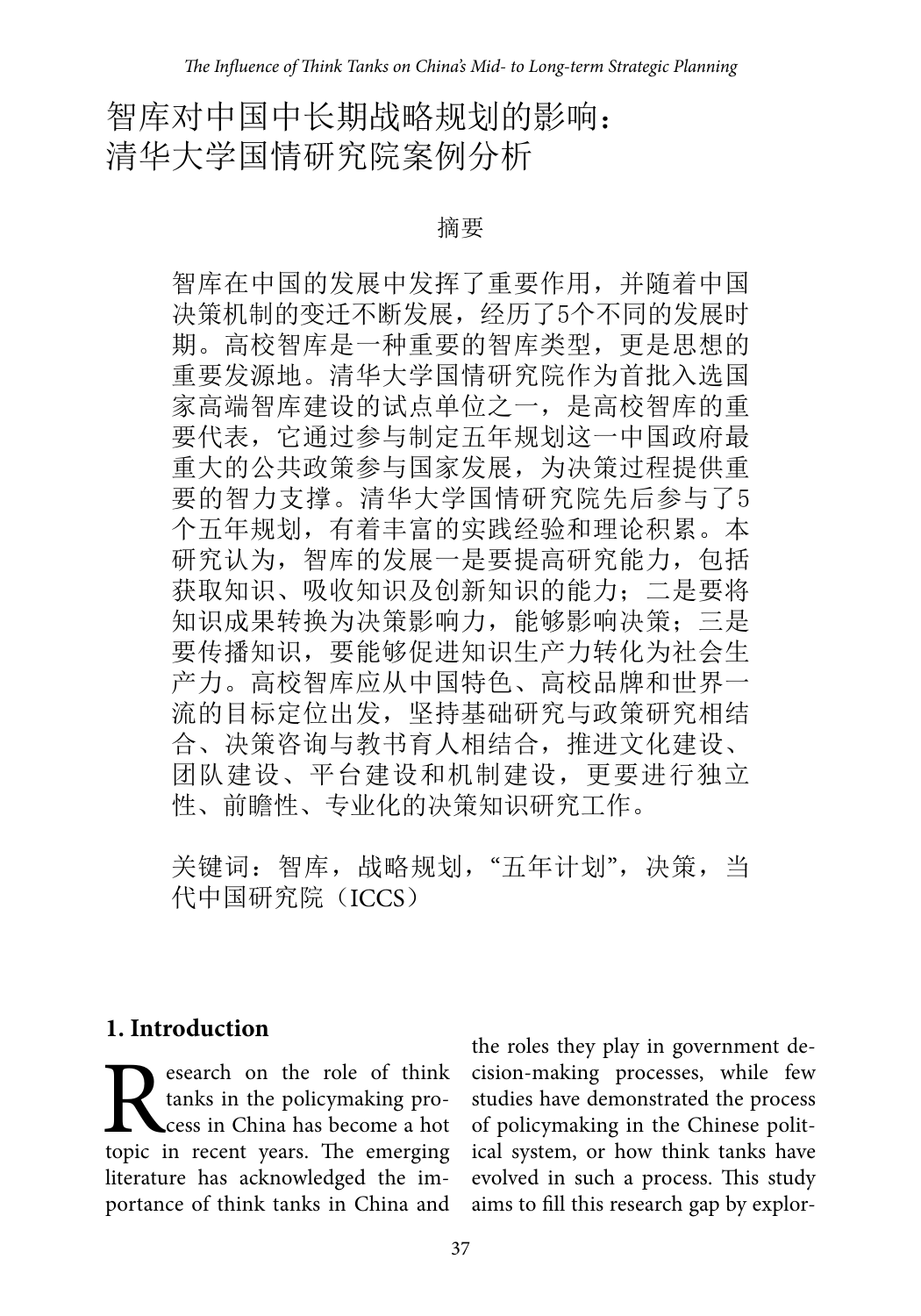ing the policymaking process in China and how think tanks affect this process.

Since the reform and opening up, China has maintained an annual economic growth rate of 9.8% and has transformed from the world's largest absolute poverty society (i.e., extremely low-income levels and upwards of 800 million people living in extreme poverty) to the world's largest affluent society (i.e., entering mid- to high-income levels and achieving a high level of human development). One of the most influential factors in China's development has been strategic policymaking, which has been successful as a result of democratization, institutionalization, and the use of scientific methods. Intelligence support from outside the government has made strategic policymaking more democratic, more scientific, and more institutionalized, and has also reduced policymaking errors, while enabling any errors that are made quickly be corrected. Thus, think tanks in China have become increasingly important, both practically and theoretically. Specifically, the Chinese leadership has emphasized the establishment of think tanks since the 18th CPC National Congress in 2012. The decision of the Third Plenary Session of the 18<sup>th</sup> CPC Central Committee further proposed "to strengthen the construction of New-Type Think Tanks with Chinese Characteristics (NTTTCC) and to build a robust mechanism of decision and consultation" (Xinhuanet 2013). By late 2015, 25 "pilot high-end think tanks" had been selected and awarded substantial government funding to support their research. This study does not aim to explain the roles Chinese think tanks play in the policymaking process in general, but rather aims to explore how think tanks participate in the government's decision-making process and how they influence the Chinese government.

The process of assisting in the development of a Five-year Plan is an efficient way for think tanks to participate in policymaking. The Five-year Plan is one of the most important public policies in China, as it is considered to be the strategic plan and development blueprint for China's future. It is long-term, all-encompassing, and strategic in nature, with one cycle spanning a five-year period. The formulation and implementation of each Five-year Plan has become a standardized system in practice.

This article uses the Institute of Contemporary China Studies (ICCS) at Tsinghua University as an example to demonstrate how think tanks affect China's mid- to long-term strategic planning. The study also explores the development and expansion of university think tanks and their influence, and objectively examines how Chinese university think tanks form interactive relationships with policymakers.

### **2. Progress in the Decision-Making Process and the Development of Think Tanks**

Over the years, think tanks have<br>become important and active<br>policy actors in contemporary<br>China (Murray 2002). In the early days become important and active policy actors in contemporary China (Murray 2002). In the early days of the new China, the Chinese leaders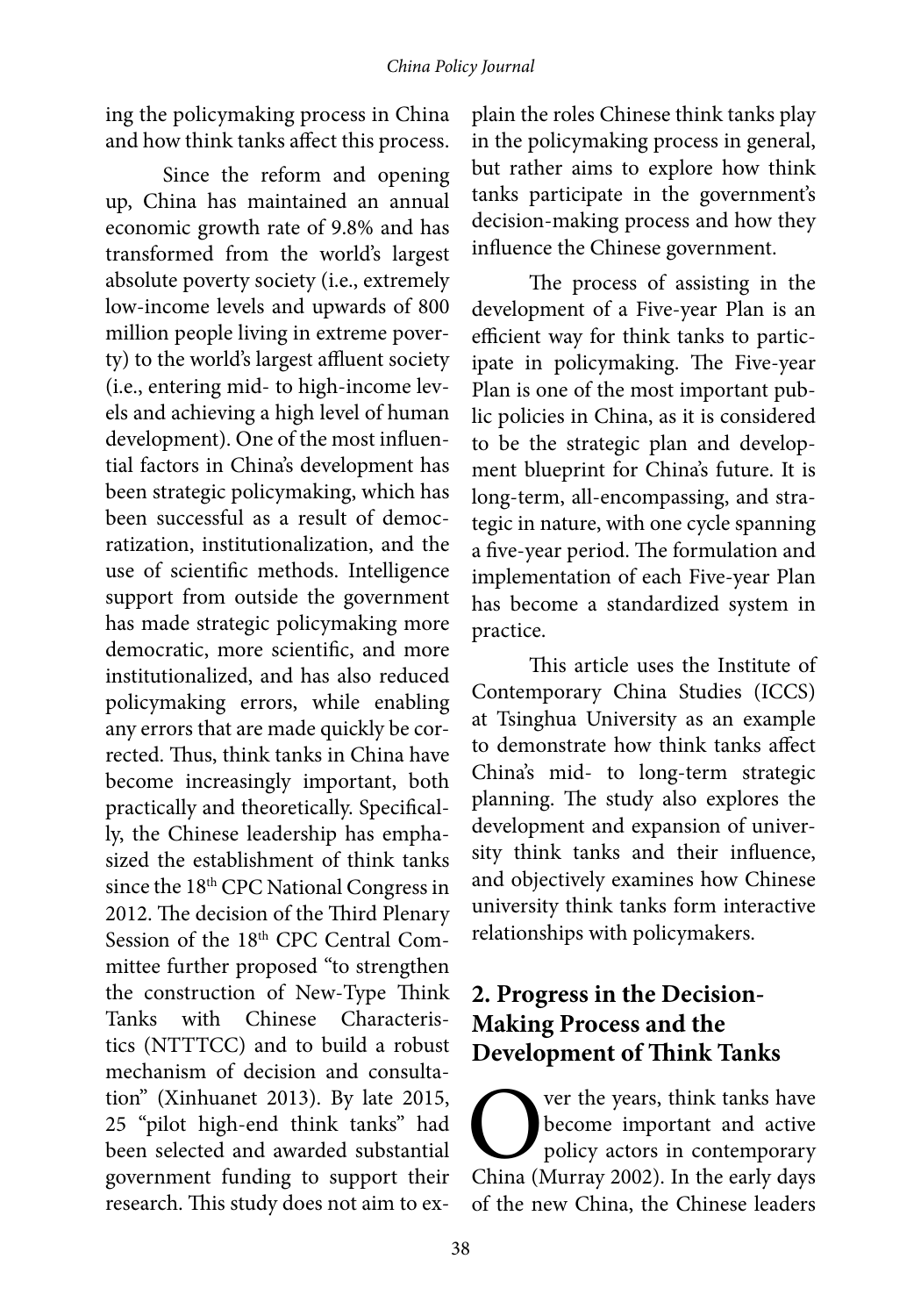realized the importance of obtaining intelligence from outside the government. However, prior to 1978, external consultation with experts from various fields and research institutions was quite limited as a result of requirements in relation to planning confidentiality. However, since the reform and opening up, experts from various fields have played an increasingly important role in consulting.

Starting with the opening up reform of 1978, China's decision making was literally transformed and has become less based on radical ideology, the personality of the leader has been less dominant, and a more collegial, institutionalized and professionalized process has occurred (Harris 2014). The Chinese leadership has increasingly required high-quality policy studies to support its decision making. Thus, the development of think tank policies aims to meet the demand to establish a scientific decision-making process for the Chinese government, especially at a time when China is facing increasingly complex developmental problems. (Xue, Zhu and Han 2018) The remarkable headway made by Chinese think tanks in advising the decision-making process is a direct result of the fact that China has developed a democratic, scientific, and institutionalized mechanism for decision making. At the end of the Mao era, Mao Zedong was making the majority of major decisions himself, including, for instance, the launch of the Cultural Revolution and the normalization of China–U.S. relations. That period of time can be characterized as a period of individual decision

making. In Deng's era, while Deng Xiaoping was designated the "core" of the Party leadership, other members of the Party's collective leadership played an increasingly prominent role. That period of time can be characterized as a period of collective decision making. Beginning in 1978, with efforts to shift toward the strategic center of economic development, the Chinese government increased its demand for professionals and technocrats (Lee 1991). In response to this growing need, some think tanks affiliated with the State Council were established, including the Economic Research Center, the Technical Economic Research Center, the Price Research Center, and the Rural Development Research Center. In 1985, these four agencies merged to become the Development Research Center of the State Council.

The decision-making mechanism has undergone profound changes since the 1990s, with the central leadership becoming increasingly open to hearing and incorporating suggestions and input from experts in a range of fields. This period of time can be characterized as a period of collective decision making combined with expert consultation. The establishment of the State Development Plan Expert Committee in 2005 has further solidified the institutional and procedural mechanism of the expert consultation process, and Chinese think tanks have become more active and prominent in the policymaking system in recent years. Since 2013, Xi Jinping has relentlessly championed institutional innovation in the development of NTTTCC. This initiative has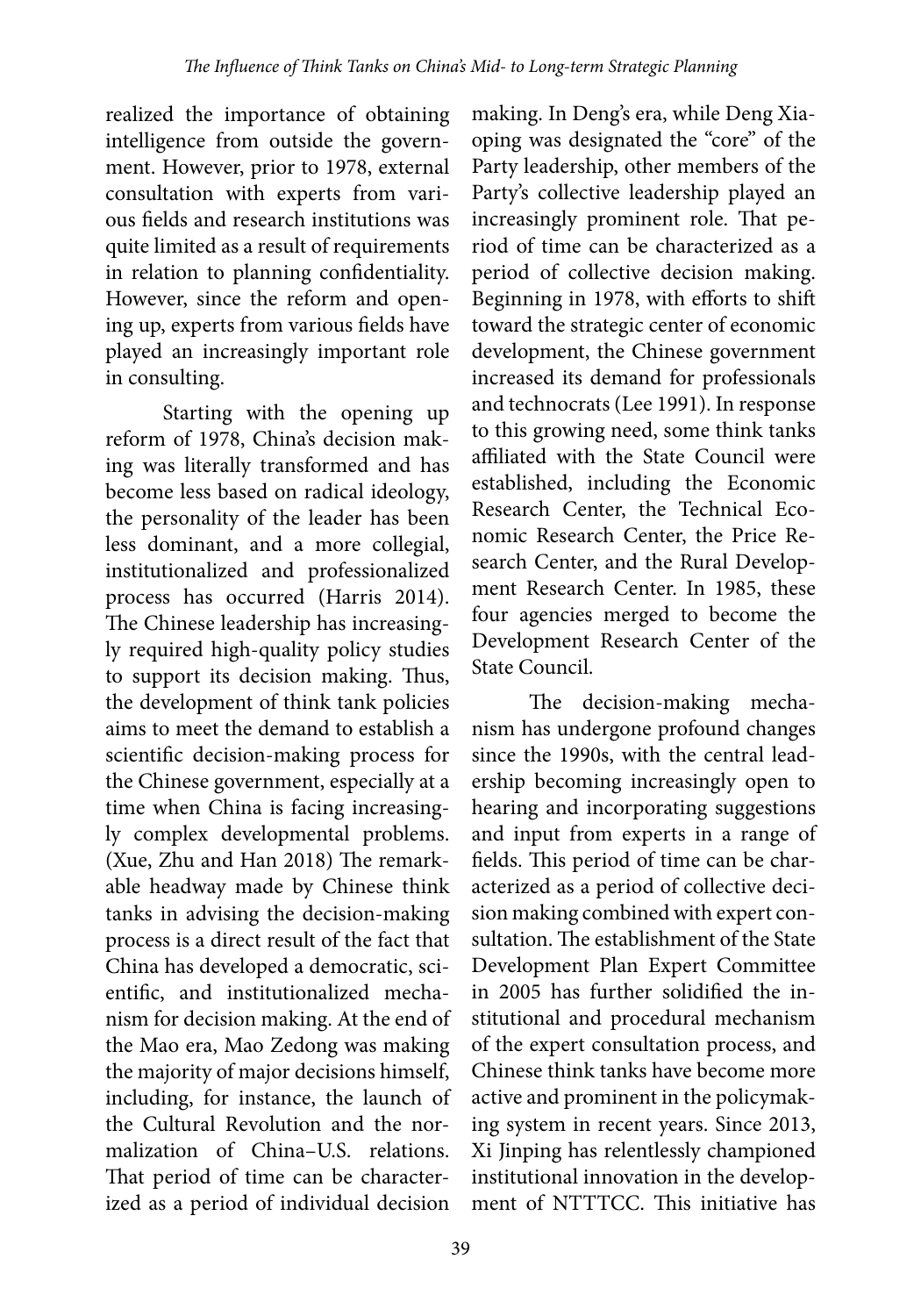accelerated the development of Chinese think tanks, especially in January 2015 with the publication of *Opinions concerning Strengthening the Construction of New Types of Think Tanks with Chinese Characteristics* by the CPC General Office and State Council General Office. This development is just the beginning of a golden era in which a wide variety of Chinese think tanks will voice a diverse set of opinions, all with the aim of strengthening the country's two brains: the internal brain (Party central leadership, State Council) and the external brain (the new type of think tanks).

#### *2.1 1978–1992: Decision Making under Collective Leadership*

During the decade of the Cultural Revolution, the majority of institutes in China were closed down. Deng Xiaoping recalled a painful experience based on historical lessons regarding individual decision making learned from the Great Leap Forward and the Great Cultural Revolution, and believed that problems within the leadership system and organizational system were fundamental, overarching, fixed, and long term (Deng 1994, 333). He started to rebuild the collective decision-making mechanism in the central committee of the CPC, which is fully reflected in the Multiple Rules about Inner-Party Political Life, the Chinese Communist Party Constitution, and other institutional plans. The mechanism advocated more open and relaxed decision-making circumstances; people who were involved in the policy circle could exchange their ideas more freely. There were already "internal brain" decision-making think

tanks in China at that time to assist in the reform of China's economic system, the most representative of which included the Chinese Academy of Social Sciences. This is the largest academic community in China, and studies the Chinese economy in an organized, professional, and scientific manner. Some of the scholars in this group had worked as senior officials in government agencies, and had the experience necessary to communicate effectively with political leaders. A second prominent think tank was the Economic, Technological and Social Development Research Center of the State Council (later known as the Development Research Center of the State Council). This group was under the control of the State Council, being the largest policy research and consulting institute in China. There were also policy research institutes within each ministry and commission, as well as related research institutions and well-known scholars at Peking University, the People's University of China, the Party School of the CPC Central Committee, and various other colleges and universities. Finally, the development of central think tanks, such as the Central Policy Research Office and the State Council Research Office, was further intensified.

Wan Li, who was the Deputy Prime Minister of the State Council in 1986, first advocated decision making in a democratic and scientific manner. The introduction to *How do Chinese Leaders Make Decisions*, by Hu Qiaomu, stated that the significant functions of experts in terms of decision making in the 1980s included an intensified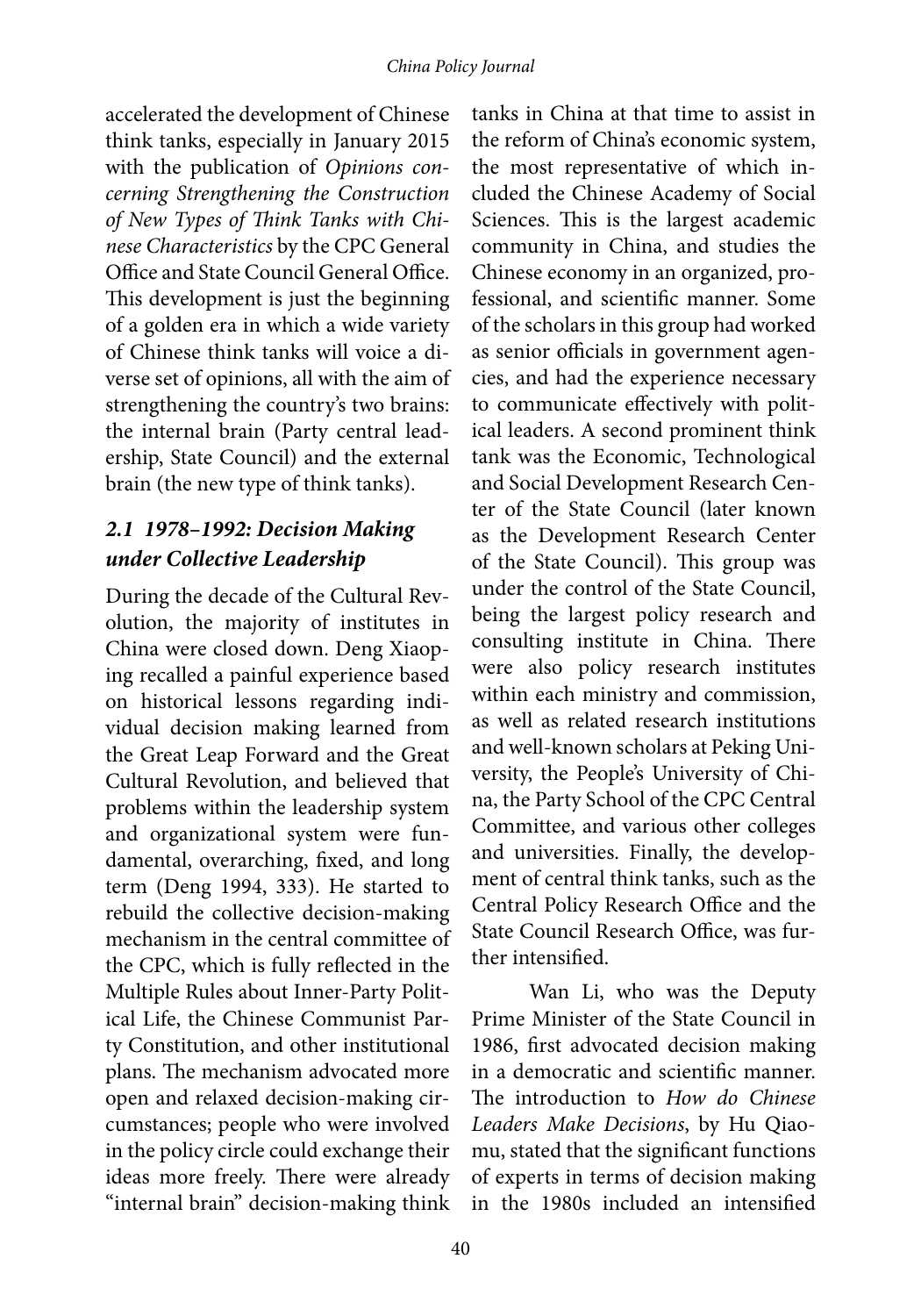consulting function, with experts mainly coming from the internal research institutions, such as the State Council, the Chinese Academy of Social Sciences, and several universities in Beijing, and a policy demonstration function (Hu 1993, 270–77). For example, with the help of think tank experts in foreign affairs, China improved its analysis of the diplomatic policies of various countries (Shambaugh 2002). By 1999, "there were about a hundred institutes of international studies in China with about 10,000 researchers, including several thousand research professors" (Li 2002, 34). Between 1978 and 1992, Chinese intellectuals played an active role in expanding the sphere of new associations, many of which were nongovernmental or only partially affiliated with the government (Menegazzi 2018).

#### *2.2 1992–2012: Decision Making Based on Consulting Experts*

China's collective decision making was more scientific, democratized, and institutionalized after 1992. Followed the famous southern tour speeches, China gradually established a market economy system with unique Chinese characteristics. The subsequent global economic integration presented challenges to the Chinese national strategy. Many stateowned enterprises (SOEs) were faced with laying off their workers, which of course resulted in social conflict (Wu and Xie 1999). There were also other sources of pressure challenging the sustainability of China's social and economic development. All the new problems demanded policy research institutions with the necessary expertise to provide

appropriate recommendations to decision makers amidst the rapid economic development (Guan 2000). As previous studies have shown, the actors within the central state that are involved in making policy decisions include not only the core elite of top leaders and their staff but also "small leadership groups," research centers and commissions, and the line ministries whose activities they coordinate (Duchett 2003). From December 26, 2002 to April 23, 2007, the CCP Politburo held 41 workshops, averaging one every 40 days, and invited philosophers, natural scientists, social scientists, and legal scholars to deliver lectures (Wang 2008).

The progress outlined above is reflected in the report of the 14<sup>th</sup> National Congress of the CPC, which formally proposed that scientific and democratic decision making was an important link to implementing democratic centralism and also an important task in the construction of socialist democracy. Leading organizations and cadres were advised to listen carefully to public opinions, pay full attention to experts from various fields and research and consulting institutions, and accelerate the establishment of completely democratic and scientific decision-making systems (Jiang 2006, 236). This provided favorable opportunities for experts, scholars, and nonofficial think tanks to participate in the development of major national policies and gradually drive China into an "era of expert consulting and decision-making."

When formulating the ninth Five-year Plan, experts were invited to participate in preliminary studies and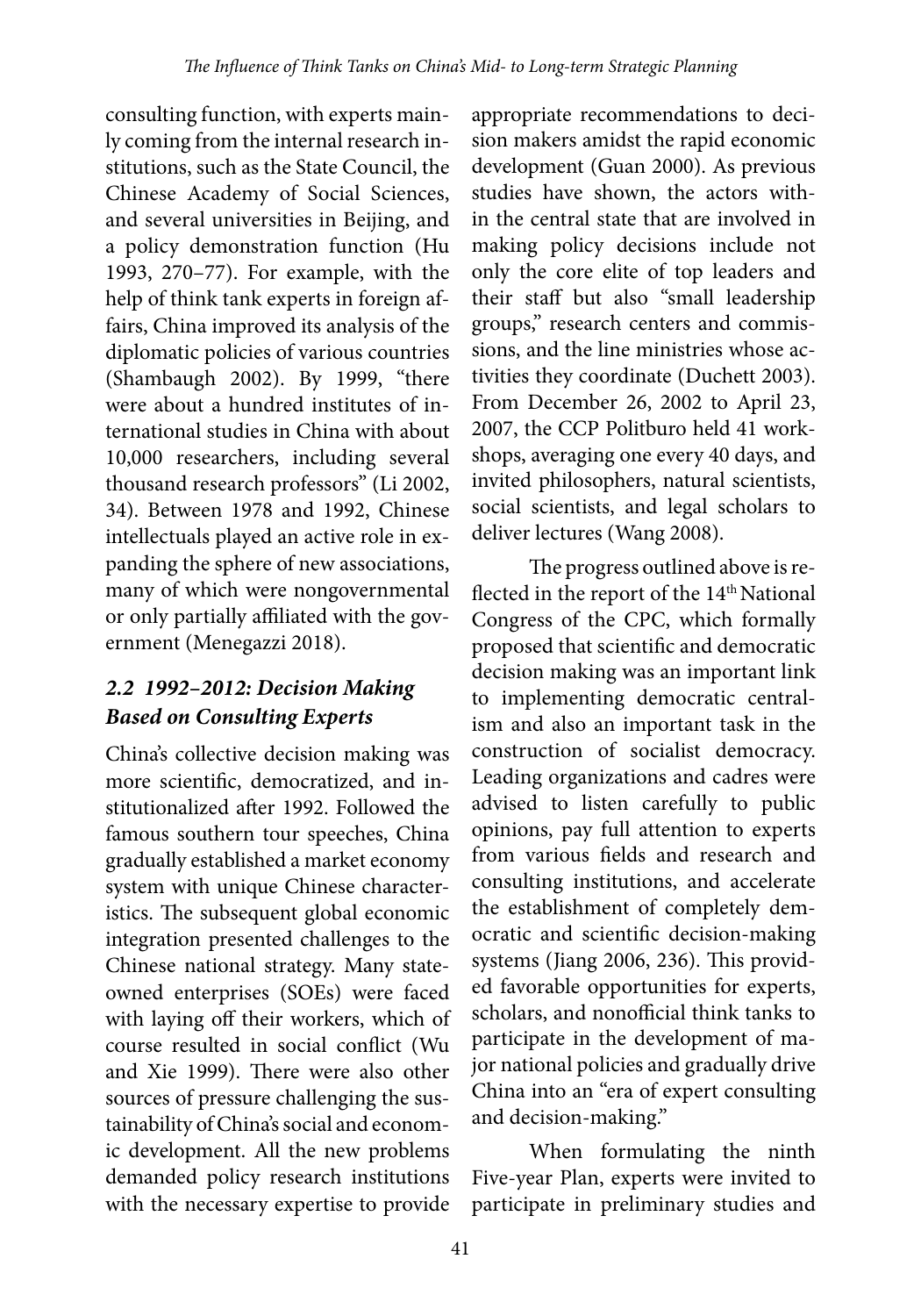policy consultation meetings. For example, in February 1995, Hu Angang was invited to participate in the ninth Five-year Plan brainstorming symposium convened by the State Council Research Office. Other participants included experts from research institutions within various government departments.

When formulating the  $10<sup>th</sup>$  Fiveyear Plan in 1999, Zeng Peiyan, the Director of the State Development Plan Commission, hosted the 10<sup>th</sup> Five-year Plan brainstorming symposium, which featured six experts, all of whom were scholars from the Chinese Academy of Social Sciences, universities, and other nongovernmental institutions. The main departments of the State Development Plan Commission also held expert consultation symposiums. Following this, they also established a council of experts to assist with policy consultation.

When the State Council formulated the Work Rules of the State Council in 2003, it included a chapter called *Implementing Scientific and Democratic Decision-Making.* This chapter states that "each department of the State Council shall make intensive investigation and research and pass validity, necessity, scientific, feasibility and controllability evaluations and demonstrations before submitting major items to the State Council to make decisions." Based on this guideline, the State Council made a decision in October 2005 to formally establish the State Plan Experts Committee to implement the formulated and planned experts argumentation

system. There were 37 members in total at that time (including Hu Angang), all of whom were from different fields and represented different research institutions or think tanks. Most of them were from nongovernmental departments, including many experts from famous universities. This committee was a consultation and policymaking institution that was focused exclusively on Fiveyear Plans. During the 12<sup>th</sup> and 13<sup>th</sup> Five-year Plans, a dozen new members were added to the expert committee.

Chinese politics has shifted from a strongman, power-centric leadership model to a more collective and, to a certain extent, inclusive, leadership model since the Hu Jintao era. In addition, the Chinese leaders seem to have "lifted the curtain obscuring aspects of leadership policy-making" (Miller 2008, 1). Meanwhile, since think tanks, nongovernmental organizations, and enterprises have been closely involved in national policymaking (Chen and Naughton, 2016), the decision-making system had been fragmented during the Hu Jintao era (Zhu 2013). The Chinese government is always exploring alternative approaches to strengthen the decision-making process (Zhu 2013).

#### *2.3 Post-2012: Think Tanks Involved in Decision Making*

Ever since the 18<sup>th</sup> CPC National Congress, construction of China's high-end think tanks has accelerated and entered an era of "encouraging blossoming and participation of all." This is related to the promotion of General Secretary Xi Jinping, who has delivered numerous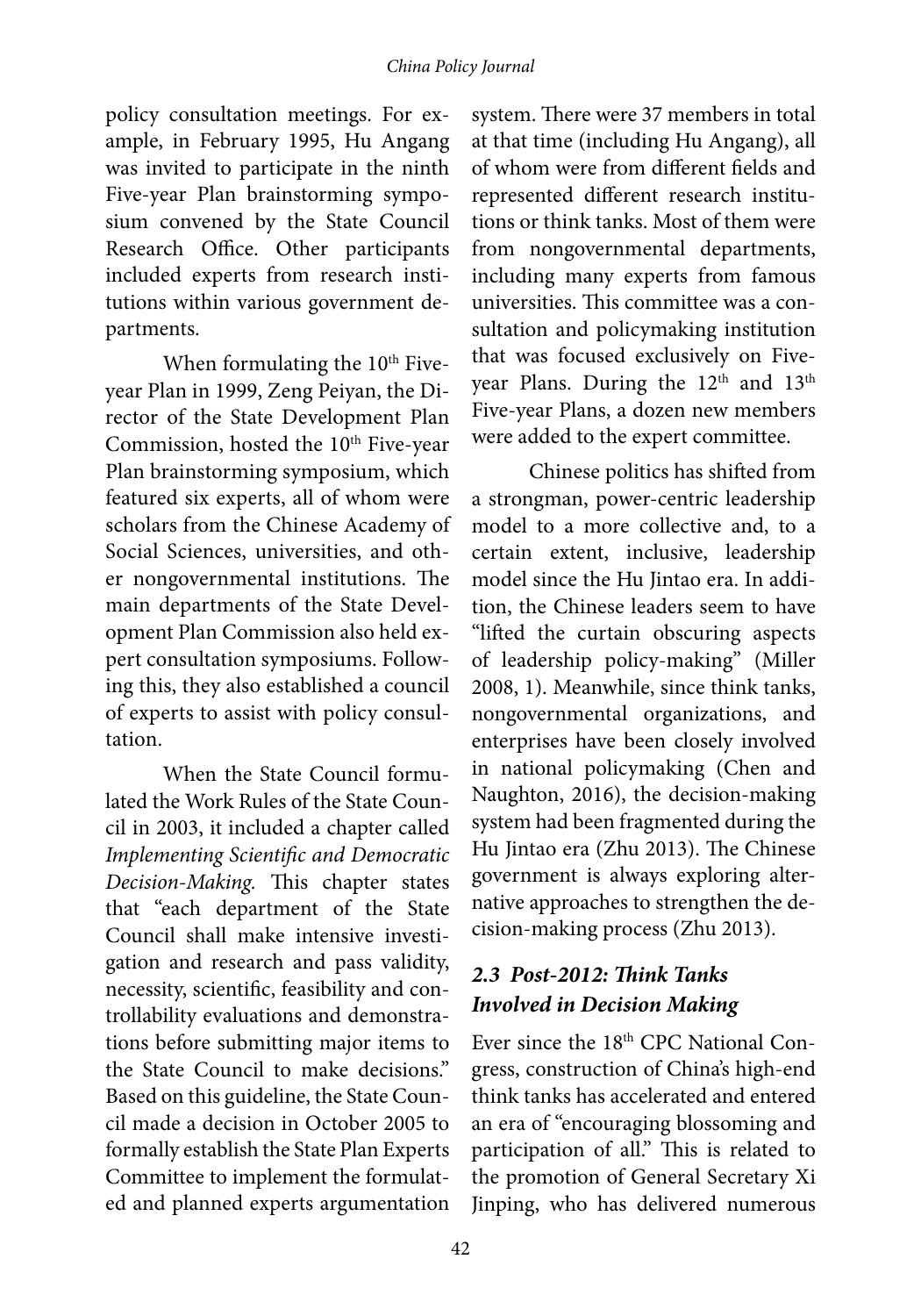important speeches and provided additional comments.

In November 2012, the report of the 18th CPC National Congress stated that "sticking to scientific decision-making, democratic decision-making, decision-making in accordance with the law, and perfecting the decision-making mechanism and procedures is the major role of think tanks."

In April 2013, General Secretary Xi Jinping first proposed the construction of "new think tanks with Chinese characteristics." As a result, the development of think tanks has since been regarded as an important component of China's soft power, and thus has been raised to the level of a national strategy.

In November 2013, Article 28 of "*Decisions on Some Major Issues Concerning Comprehensively Deepening the Reform*" of the Third Plenary Session of the 18<sup>th</sup> Central Committee of the CPC clearly pointed out the importance of "strengthening the construction of new think tanks with Chinese characteristics and perfecting the decision-making and consultation system."

 On October 27, 2014, the sixth meeting of the Central Leading Group for Comprehensively Deepening Reforms reviewed *Opinions on Building New Think Tanks with Chinese Characteristics* (hereafter referred to as *Opinions*). Firstly, they defined the functions of new think tanks with Chinese characteristics as "policy consultation and suggestions, theoretical innovation, public opinion guidance, social services, public diplomacy and other important functions." It was clearly stated

that high priority should be given to establishing globally recognized, influential domestic think tanks by 2020. Think tanks were given high profiles in the policy circle, not only to provide policy recommendations, but also to help with the implementation of the policies, in particular with explaining and disseminating the policies.

 On January 20, 2015, the General Office of the Communist Party of China and General Office of the State Council of the People's Republic of China issued the *Opinions* above.

In December 2015, a pilot project involving the first group of high-end think tanks from 25 countries (including the ICCS) was officially launched, and China's high-end think tanks were strategically positioned to primarily "serve the decision-making of the central committee of the CPC and the development of the country."

Policymakers need the information produced by knowledge regimes insofar as the policy problems they confront often involve ambiguity and uncertainty, and thus, they need to make sense of these problems (Campbell and Pedersen 2014). China basically experienced a period of "decision-making under collective leadership," during which experts did not participate officially, a period of "expert consulting and decision-making," during which experts participated officially, and a period of "think-tank consulting and decision-making," during which several national high-end think tanks were established. Thus, the consulting process has moved from individual expert to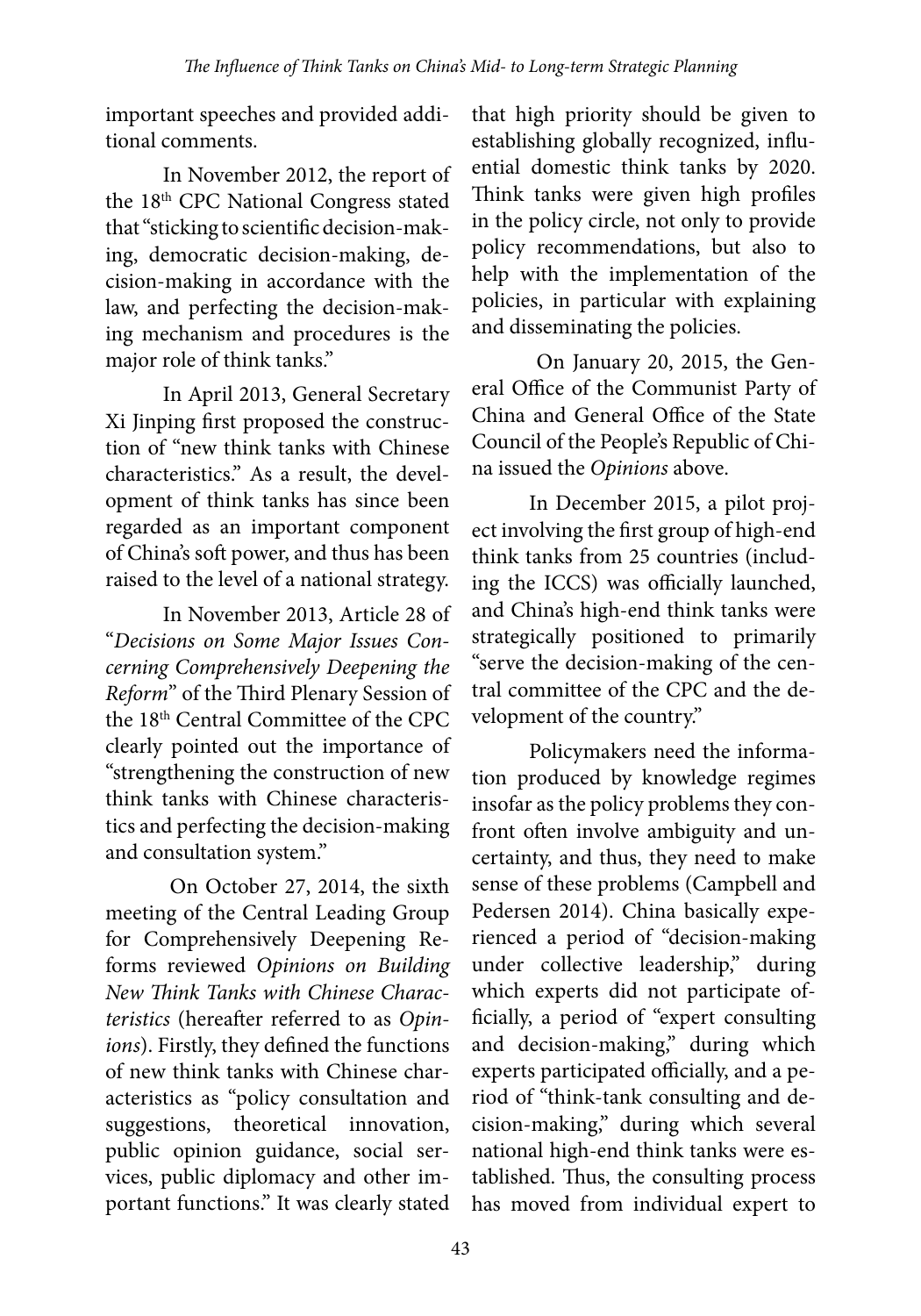professional institution, and from occasional to institutionalized. The Chinese government and authorities tend to distinguish four different types of think tanks: (1) government-run think tanks; (2) university-hosted think tanks; (3) think tanks affiliated with SOEs; and (4) think tanks that are seen as social organizations (Li 2017). University think tanks in China have played an important role in government consulting, for example, in relation to the  $11<sup>th</sup>$  Five-year Plan, for which universities "submitted more than 60,000 research and consulting reports to all levels of government departments, enterprises and institutions, providing strong intellectual support for government decision-making and economic and social development" (Li 2014) The following section uses the ICCS at Tsinghua University as an example to illustrate the process of how university think tanks are involved in decision-making research and as decision-making consultants, as well as their influence on decision making. The ICCS has already participated in five Five-year Plans.

#### **3. The ICCS as an Example: Development and Role in Government Decision Making**

The ICCS is a professional research institution with more than 30 years' history, and its development can be roughly divided into search institution with more  $\Box$  than 30 years' history, and its dethree stages.

**Stage I:** Team of Contemporary China Studies of the Chinese Academy of Sciences from 1986 to 1999. The team was a rudimentary Chinese think

tank, and played an objective role in decision making. During that time, the team established its ideology as "worrying about what the state worries about, thinking about what the state thinks about." In the early days, the team concentrated on researching China's basic national conditions, including population, resources, environment, and agriculture. It then extended this research to other fields. However, at the time, channels for transmitting information to policymakers were limited, and research outcomes were often published in academic journals or newspapers before entering the policymaking circle.

**Stage II:** The Center for Contemporary China Studies of the Chinese Academy of Sciences at Tsinghua University was founded by Hu Angang and operated from 2000 to 2011. The idea behind the Center was that "knowledge is for people and for serving the country." The Center was positioned as a high-end national decision-making think tank, and its main tasks included: researching basic national conditions; carrying out special investigations; collecting and organizing important information about national conditions and establishing decision-making databases about national conditions; researching the major strategic issues in relation to China's mid- to long-term development in the twenty-first century and relevant important public policies; researching current major issues that attracted the attention of the Central Committee of the CPC; promoting contemporary China studies and education; promoting international cooperation and exchange; and cultivating senior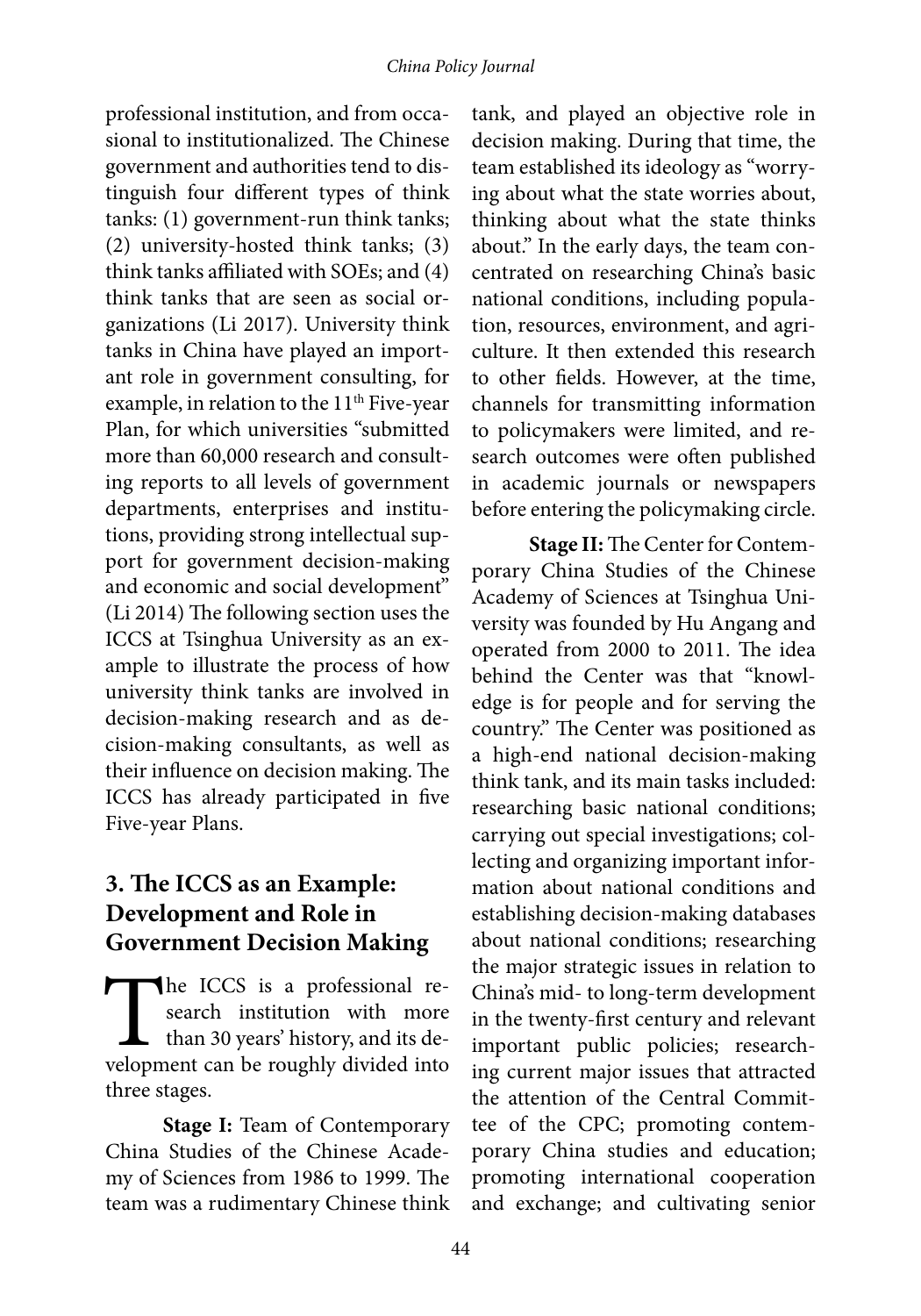public policy research personnel and masters students, doctoral students, and post-doctoral personnel. The Center established a series of restricted-access national reports that could be consulted by central and state leaders, as well as provincial chiefs.

**Stage III:** In 2012, the ICCS was enhanced, with the support of Tsinghua University, to become the Center of Contemporary China Studies under the School of Public Administration, with the goal of building world-class China research think tanks and acting as a base for further exploration of new subjects (e.g., contemporary Chinese studies).

In December 2015, the ICCS was formally selected as a pilot institute with the goal of establishing highend think tanks (25 think tanks were selected as high-end think tanks, six of which were affiliated with universities) to provide dedicated professional studies on national conditions, national policy, and China's mid- to long-term development plan. The ICCS undertook the following work. First, with regard to urgent and pressing matters in relation to government decision making, the ICCS carried out independent policy research, including, for instance, preliminary research for the 13<sup>th</sup> Fiveyear Plan, background research for the report delivered by Xi Jinping at the 19<sup>th</sup> National Congress of the CPC, research pertinent to the 2050 vision for China, and further research into 2050 China after the 19<sup>th</sup> National Congress of the CPC. At the behest of relevant ministries and commissions, the ICCS

also undertook policy evaluation and efficacy assessment, including, for example, annual monitoring and evaluation of the Five-year Plan implemented in 2016. Second, the ICCS conducted in-depth theoretical research into China's national conditions, including, for instance, analyses of the Chinese economy, social conditions, ecology, and political conditions, and studies of China's economic strengths, technological strengths, CNP, soft power, and new developmental philosophies. The ICCS engaged in a variety of academic exchanges and public diplomacy events, especially in the area of international academic exchange. In addition, the ICCS published papers in the mainstream media, influencing public and social opinion, and thus evolved to become a truly influential university-based think tank.

The thought and practice of establishing new think tanks for the ICCS can be summarized into "three positions," "two combinations," and "four constructions," they should be based on core Chinese characteristics, university branding, and world-class target positioning. They should combine foundational research with policy research and decision-making consultation with teaching and cultivation to promote cultural construction, team construction, platform construction, and mechanism construction.

Firstly, think tanks should be based on core Chinese characteristics, university branding, and world-class target positioning. "Chinese characteristics" implies the use of "Chinese prac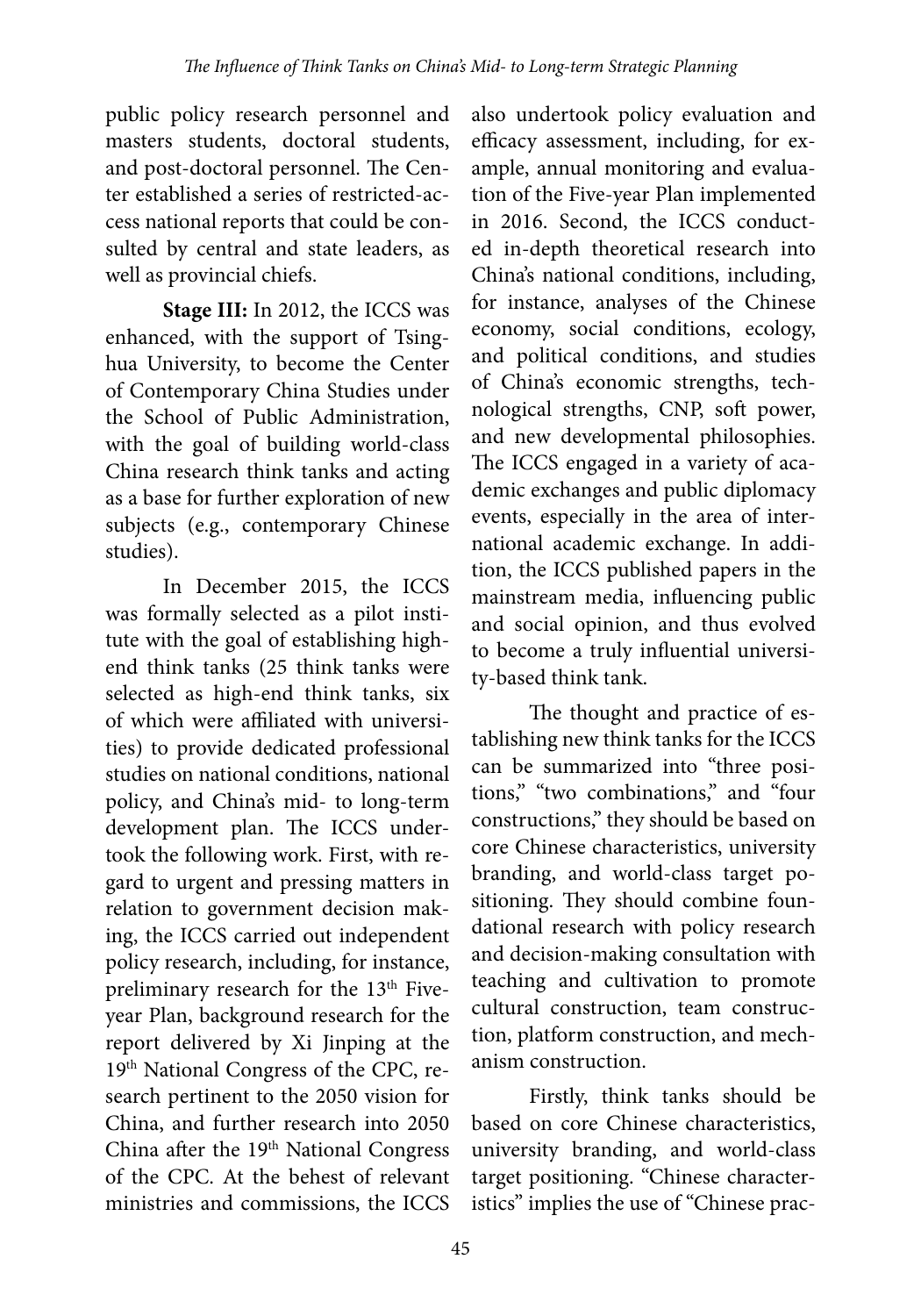tices" as a basis, "Chinese problems" as a guide, and "Chinese style" as a feature to form "Chinese schools" as a mission, "major conflicts and relations" as a theme, "professional research" as an approach, and "comprehensive integration" as a method to expand China's pathway, improve China's mechanism, and summarize Chinese theories. "University branding" implies adapting to the unique characteristics of university talent, highlighting specialties of colleges and universities, integrating university research advantages, and creating a "university brand" that think tanks can rely on. "World class" refers to maintaining an intensifying national mission and social obligation of think tanks, increasing the influence of think tanks on major national decisions, improving international competitiveness, mastering international discourse power, and talking with a "Chinese voice" on the international stage.

Secondly, they should combine foundational research with policy research and decision-making consultation with teaching and cultivation. The main feature of university-based think tanks is that they are attached to or affiliated with a university department, and are frequently engaged in policy research (Menegazzi 2018). To combine foundational research with policy research is to "walk with two legs," taking into account both basic academic research and policy-related applied research, using academic research as the basis and policy research as the guide. Our research is divided into three levels: firstly, basic research, i.e., research on China's national con-

ditions and pathways, to learn about and explain key points in the success of China's paths; secondly, major strategy, i.e., designing China's development targets, participating in the formulation of major national strategies and plans, and building think tanks with professional advantages in relation to national conditions and national policies; and thirdly, major public policy, i.e., conducting research on developmental challenges and countermeasures, studying the properties, background, and reasons for major challenges to China's development in different periods, and proposing scientific thinking and solutions related to those challenges.

Thirdly, think tanks should promote cultural construction, team construction, platform construction, and mechanism construction. Think tank culture is the soul of think tank construction, and the source of cohesiveness and endurance of think tanks. The ICCS at Tsinghua University has already formed the organizational culture to establish new university think tanks, and seeks to be a "peer of China's prosperity, and to accompany China's opening up and keep abreast with China's reform." Based on the principle that "knowledge is for people, knowledge is to serve the country," the ideology of the ICCS is "worrying about what the state worries about, thinking about what the state thinks about, and thinking about what the state has not yet thought about." It aims to become a "lookout" for the country's future, a "planner" of national strategy, and an "undertaker" of state think tank projects. One of the distinctive qualities of university think tanks is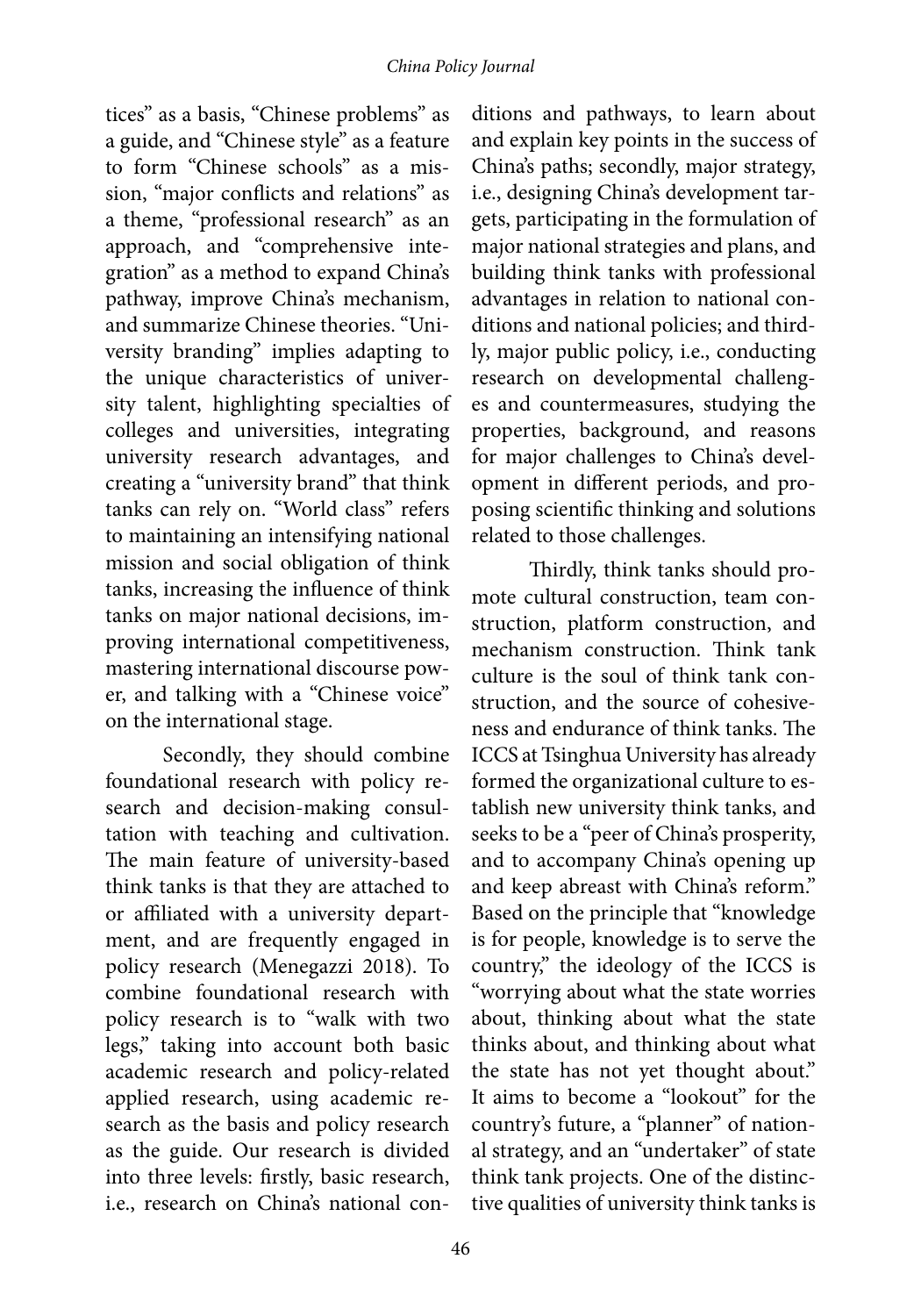teaching and the cultivation of talent. It is necessary for university think tanks to not only record achievements, but also to build talent, for only by developing talent can it achieve high-quality outcomes.

Platform construction is a channel for think tank construction. Utilizing unique university advantages to build a "three-in-one" university think tank, integrating "the teaching platform, research foundation, and policy consultation platform," the ICCS uses Tsinghua University as a teaching platform, the knowledge structure in multiple fields as a research foundation, and the National Reports as a decision-making consultation platform. It forms channels and brands to support decision making and provides important information, decision-making knowledge, and policy suggestions about world affairs, national conditions, and regional conditions to both central and provincial leaders.

Mechanism construction is a vital source of think tank construction, and consists of assessment mechanisms, reward mechanisms, and team collaboration mechanisms. The ICCS has formed a distinctive "small class system" combining teaching, scientific research, and policy advice, in which academic leaders, key researchers, and students participate. The three types of "small classes" include postgraduate education, project research, and publication writing. These unify the research orientation and subject focus of think tank members, allocate research power scientifically with experienced re-

searchers training new members, and use research projects to promote scientific research as well as to teach.

Fourthly, university think tanks should carry out independent, forward-thinking, and professional decision-making research. Firstly, the research of think tanks should be conducted independently, and not be subject to interference from any government sector or enterprise, nor based on a particular interest group's requirements. Many of the policy research topics were selected by the think tanks themselves rather than by government agencies, and were financed by internal funds rather than through government support. Secondly, university think tanks should carry out forward-thinking research on major issues that are vital to the long-term development of the economy and society instead of being confined to researching existing issues or achievable goals under current conditions. The importance of academic research lies not only in summarizing and explaining existing phenomena, but also in guiding the behavior patterns of the government and the orientation of policy development by making use of existing knowledge, which is particularly important in China during this critical period of transformation. Therefore, think tanks should be adept at discovering problems and able to carry out proactive, strategic, and feasible research. Thirdly, university think tanks should take full advantage of their own professional knowledge and participate in the development of Five-year Plans in a professional manner. The analysis of each issue and piece of advice should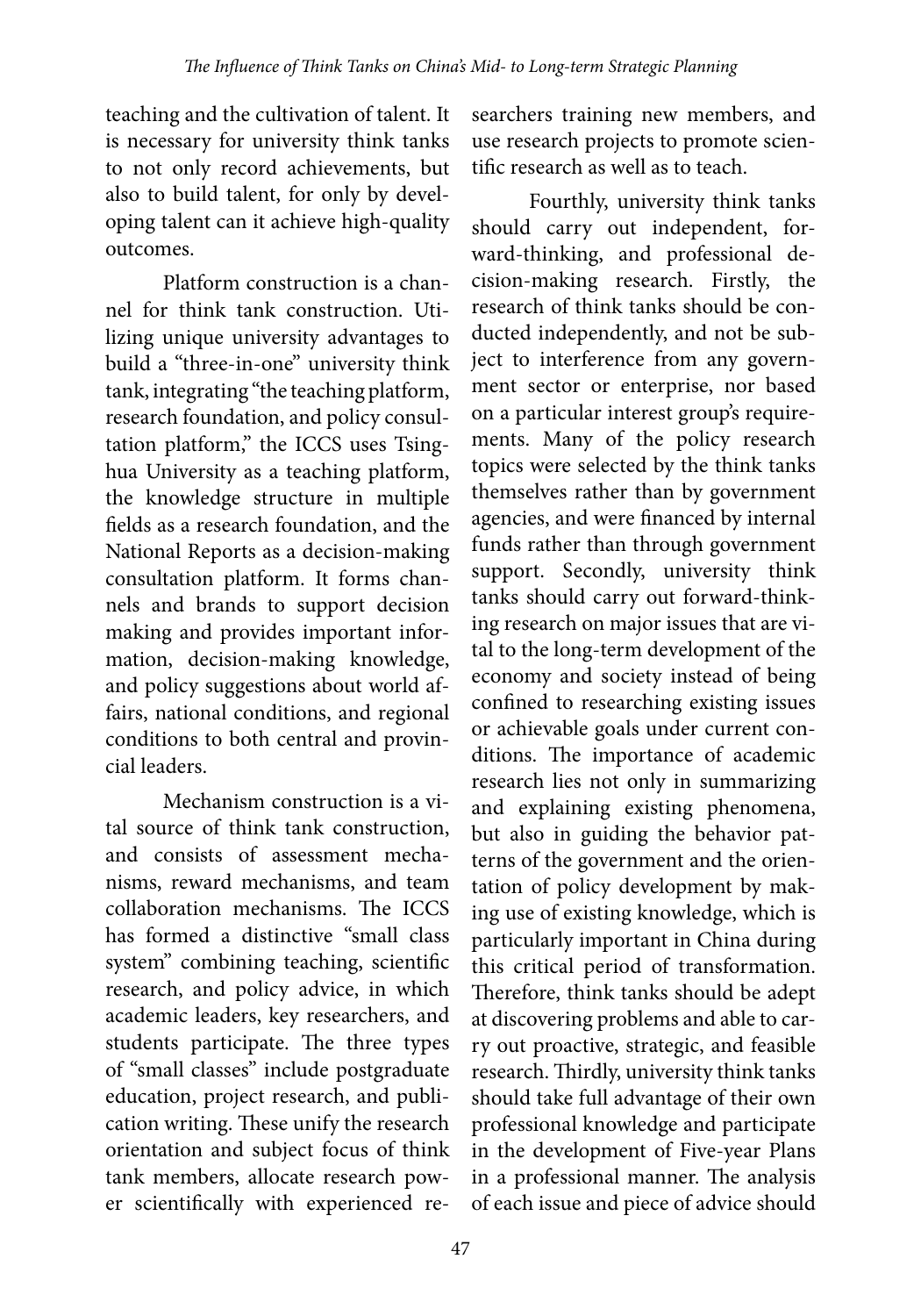be based on specific theories and empirical analysis of mass data or a thorough investigation of social phenomena, instead of merely jumping to conclusions based on intuition or hearsay.

#### **4. How the ICCS Participates in the Decision-Making Process**

**P**articipation in the creation of Five-year Plans is an important way for think tanks to provide intellectual support to the state. The ICCS Five-year Plans is an important way for think tanks to provide intellectual support to the state. The ICCS has continuously provided preliminary background research on a long-term basis, including strategic research, target research, and index research, as well as evaluating the various Five-year Plans and studying major policies.

#### *4.1 The Ninth Five-year Plan: Active Participation and Positive Influence*

In April 1994, Hu Angang wrote a report titled *Research on the Development of Underdeveloped Regions*, which analyzed trends, basic characteristics, and formulative reasons for regional disparities in relation to economic and social development in China since the reform and opening up, and proposed that "the central government should give priority to solving the problem of development of underdeveloped regions."

In June of that year, at the invitation of the United Front Work Department of the CPC Central Committee and the Party School of the Central Committee of CPC, Hu Angang wrote another report titled *The Central Government Should Give Priority to Solving the Problem of Development of Underdeveloped Regions—Regional Dispari-*

*ties in China.* This report attracted great interest in more than 30 provinces and prefecture-leading cadres throughout the country, and was highly praised. Soon after the report was published, the Central Policy Research Office extracted the main points and policy suggestions from the report, which was more than 30 pages long. On September 5, the Chief Editor's Office of the *People's Daily* also extracted this information for its *Internal Reference* section.

In February 1995, Hu Angang participated in a forum on the ninth Five-year Plan convened by the State Council Research Office and made two suggestions. The first was to study the thought process behind *On the Ten Major Relationships* by Mao Zedong, and to research the 10 relationships of the new period, while the second was to focus on solving the regional development disparities in China in the future. Both suggestions were adopted, and Hu Angang and the State Council Research Office subsequently carried out a cooperative study based on these suggestions.

#### *4.2 The Tenth Five-year Plan: Continuous and Full Participation*

The importance attached to regional development disparities by the central government caused the ICCS to widen our study on the topic. In total, the ICCS formally published three important works. The first was Wang Shaoguang and Hu Angang's study of the regional development disparities in China from the perspective of political economics, which was formally published as a book titled *China*: *Political Economics in Un-*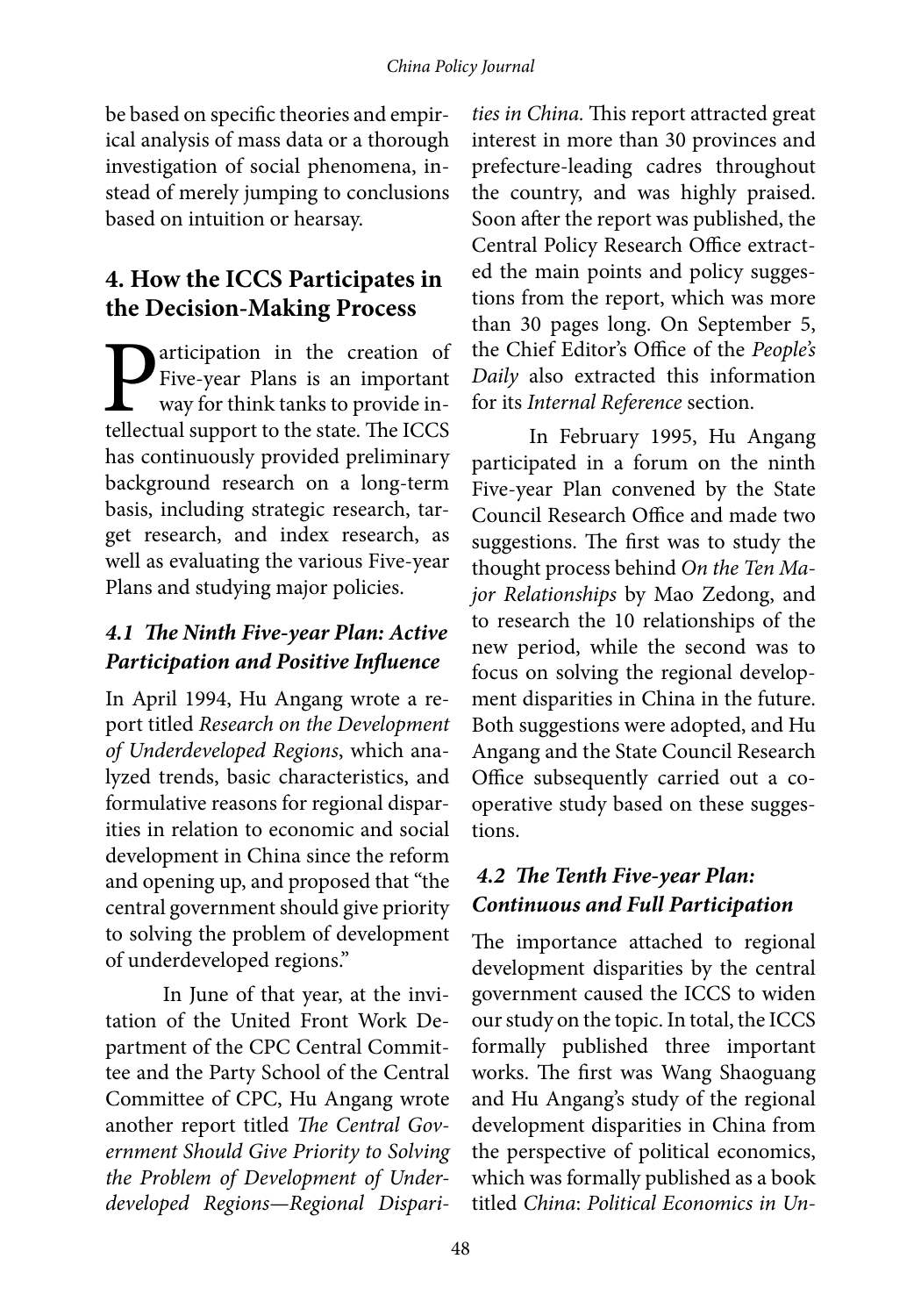*even Development*. The book made six suggestions: cancel the preferential policies favoring coastal areas and implement fair and impartial public policy; rebuild the central system of transfer payments and increase financial aid to poor areas; eliminate absolute poverty and guarantee every citizen's basic human rights; ensure that the population of each region can enjoy an equal standard of basic public services and provide aid to poorer regions; improve the infrastructure of underdeveloped regions and create a positive environment for development; and promote the flow of production elements to underdeveloped regions and improve the development capacity of underdeveloped regions. Although these policy suggestions were difficult for China to implement at the time, they were forward-thinking and provided direction, and thus became foundational in terms of policy orientation for several Fiveyear Plans as China entered the twenty-first century.

The second was a book by Hu Angang and Zou Ping (then deputy director of the Social Development Department of the State Council Research Office) titled *Society and Development*: *Regional Disparities of Social Development in China* (Zhejiang People's Publishing House, 2000), which analyzed the characteristics and trends in changes in the gap between social development and public services in each region of China since China's reform and opening up. It quantitatively analyzed the correlation between economic development and social development, discussed several basic theoretical is-

sues related to solving regional disparity in terms of social development, and proposed some basic thinking in terms of public policy to reduce the gaps in social and regional development. The comprehensive development concept of "people-oriented" was first proposed in this book. In July 1999, Hu Angang delivered a speech at the forum on basic thinking for the 10<sup>th</sup> Five-year Plan chaired by Zeng Peiyan (director of the State Plan Commission) and put forward the notion that people-oriented and people-centered thought would substantially improve people's quality of life, as well as improving the quality of the environment, which is essential for quality of life, and would change the development mode from "high capital investment, high resource consumption, and high pollution emissions" toward using market mechanisms and technological progress to establish a "resource-conserving" and "environmentally friendly" national economic system suitable for the national conditions of China, while at the same time making full use of "two kinds of resources" and "two types of markets" while continuing to pursue trade freedom and investment freedom and implementing this strategy on a much larger scale (Hu 1999, 11-16). The 11<sup>th</sup> Five-year Plan outline proposed that the guiding ideology should be people-oriented, and for the first time, in the sixth section of the plan, which contained five dedicated chapters, proposed that China should build "a resource-conserving and environmentally friendly society."

The third publication was a book that Hu Angang edited titled *Re-*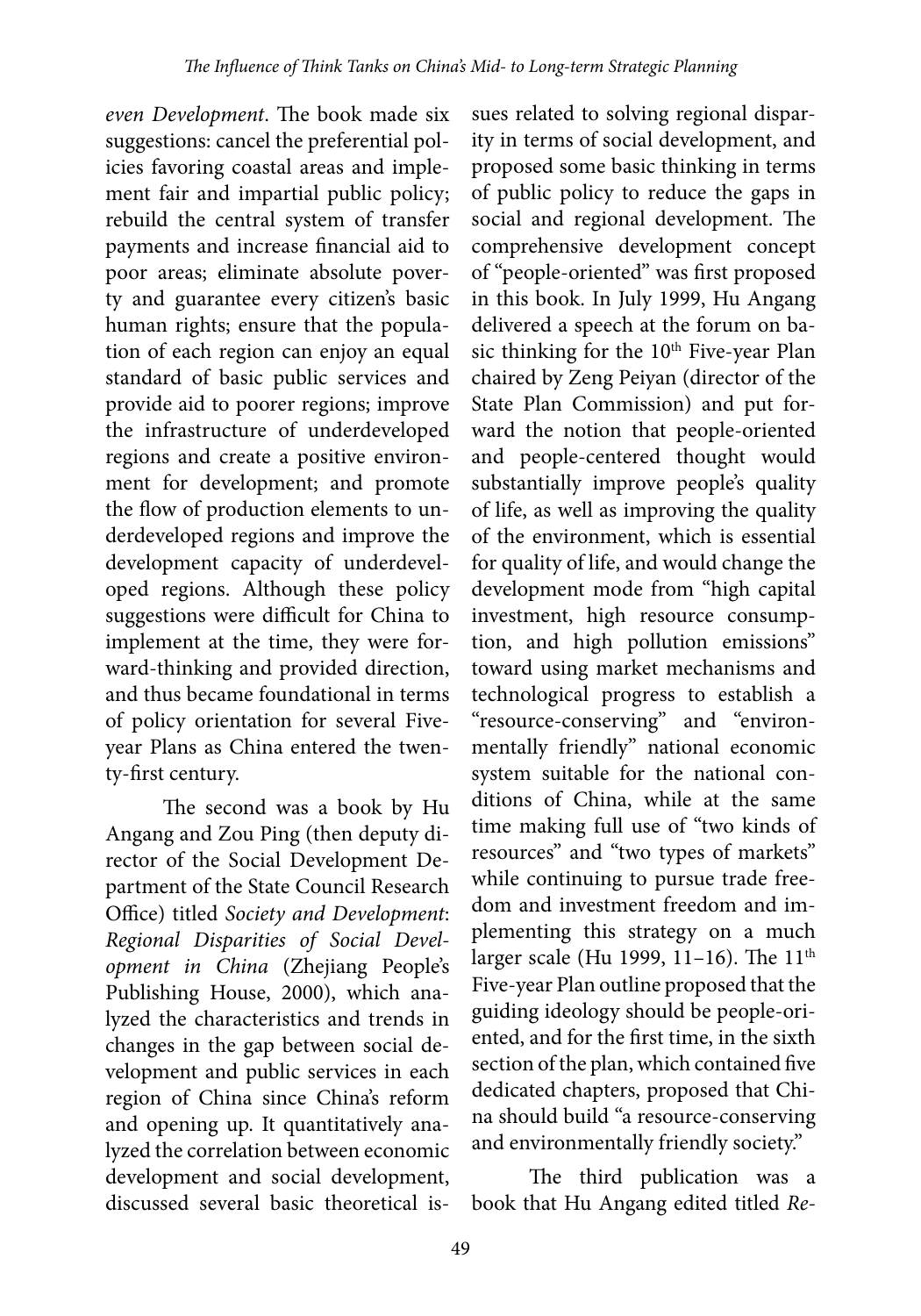*gions and Development*: *New Strategies of Western Development* (China Plan Press, 2001), which was written in conjunction with the Center of Contemporary China Studies. In the latter half of the 1990s, the leaders of the central government traveled to investigate the western regions of China. In June 1999, Jiang Zemin formally proposed the western development strategy on behalf of the central government. Consequently, Hu Angang and his team thoroughly explored the new target, new model, new principle, and new strategy for western development in the early years of the twenty-first century based on the theme "western development calls for new thinking" proposed by Jiang Zemin. The team proposed that to speed up the development of the western regions, comprehensive development concepts that took into account things such as materials, manpower, society, culture, and systems should be implemented, and they provided scientific policymaking knowledge and information and suggestions for developing the western regions. During this period, Hu Angang and his team published numerous reports that attracted the attention of the central government leaders.

#### *4.3 The 11th Five-year Plan: Professional Participation and Institutionalized Participation*

In 2003, the National Development and Reform Commission began preliminary research for the 11<sup>th</sup> Five-year Plan, backed a number of research projects, and formally entrusted the Center of Contemporary China Studies at Tsinghua University to undertake the project

of conducting background research into the Characteristics of National Conditions in the New Century prior to the formulation of the 11<sup>th</sup> Five-year Plan.

In August 2004, Hu Angang and Wang Yahua reported the findings of their research into the Characteristics of National Conditions in the New Century to the Development Plan Department of the National Development and Reform Commission. A book titled *National Conditions and Development*, which was based on that report, was published by Tsinghua University Press in 2005 containing nearly 180,000 characters and including more than 130 charts. This was the first time the analysis framework of the "five major capitals," i.e., physical capital, human capital, knowledge capital, natural capital, and international capital had been used to comprehensively evaluate both the success and cost of development of China. It conducted an in-depth analysis, summarized the long-term development model for China, and proposed five major strategies for the promotion of comprehensive, coordinated, and sustainable development: an economic development strategy, a human resource development strategy, a knowledge development strategy, a green development strategy, and an economic globalization strategy.

On August 31, 2005, when the 10<sup>th</sup> Five-year Plan was nearing completion and the 11<sup>th</sup> Five-year Plan was being drafted, the Center of Contemporary China Studies published the *10th Five-year Plan Implementation Evaluation Report*, which was written by Hu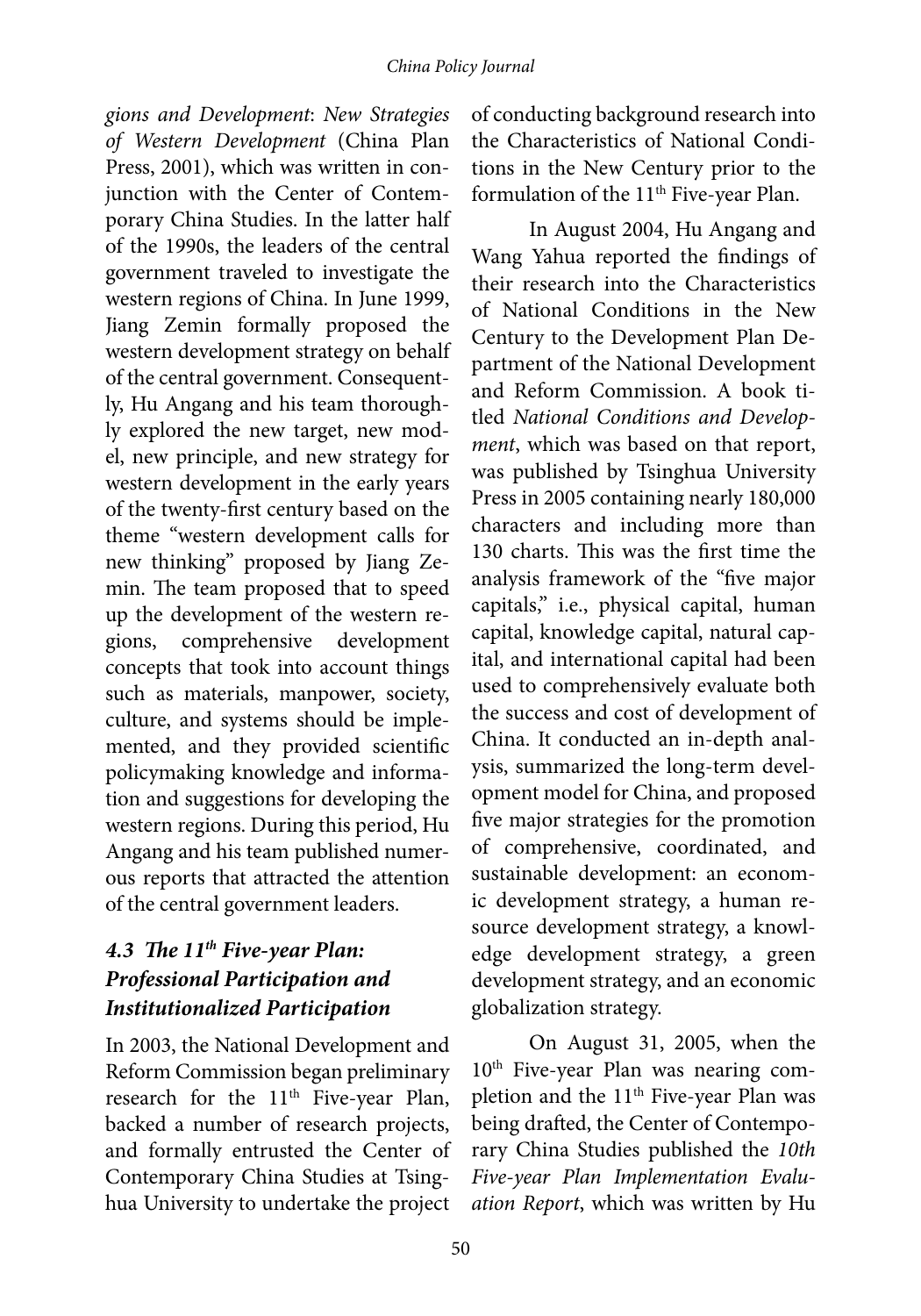Angang, Wang Yahua, and Yan Yilong. The report used the target conformity evaluation method and conducted the first preliminary post-evaluation by a third party of the five major categories, 27 main indexes and nearly 100 subindexes relating to the national economy and social development outlined in the 10<sup>th</sup> Five-year Plan. On October 8 that year, the Center of Contemporary China Studies submitted their latest research report to relevant national departments. The report provided comprehensive and objective comments on the primary achievements and important progress during the  $10^{th}$  Five-year Plan (2001– 2005) based on historical statistical data and international data of various kinds, and also provided initial conclusions in relation to the successful experiences and lessons learned during this period.

On October 25 in the same year, the 11<sup>th</sup> Five-year Plan Expert Committee was established after being approved by the State Council. As one of the 37 members of the expert committee, Hu Angang participated in discussions on the Five-year Plan draft on four occasions between October 2005 and February 2006, during which he provided relevant research findings and suggestions for improvement.

In the book *China Reaches a Higher Level* (Zhejiang People's Publishing House) published in September 2006, Hu Angang analyzed both the economic and social development in China during the 10<sup>th</sup> Five-year Plan and looked at deviations during implementation of the 10<sup>th</sup> Five-year Plan in an attempt to learn from the mistakes made. He also analyzed the targets, tasks, characteristics, and innovations of the 11<sup>th</sup> Five-year Plan. In systematically examining China's past experience and future path, he posed an extremely important question: What is the general trend of China's future development?

### *4.4 The 12th Five-year Plan: A Deeper Understanding of China*

In August 2008, the Center of Contemporary China Studies was entrusted by the National Development and Reform Commission to conduct a mid-term assessment of the implementation of the 11<sup>th</sup> Five-year Plan, in which they determined that China is currently maintaining a sound level of development. The abstract of their assessment was attached as a reference for the National People's Congress Standing Committee members to use in their mid-term review of progress under the 11<sup>th</sup> Fiveyear Plan. The conclusion of the report is reflected in the Report on the Implementation of the 11<sup>th</sup> Five-year Plan *Outline* presented by Zhang Ping, the director of the National Development and Reform Commission. On January 20, 2009, the Department of Development Planning of the National Development and Reform Commission wrote to Tsinghua University to praise them for the major contributions of the Center of Contemporary China Studies to the mid-term assessment of the 11<sup>th</sup> Five-year Plan *Outline*.

**Analyzing the major conflicts and major relationships in China's development.** Based on the results of contemporary China studies over many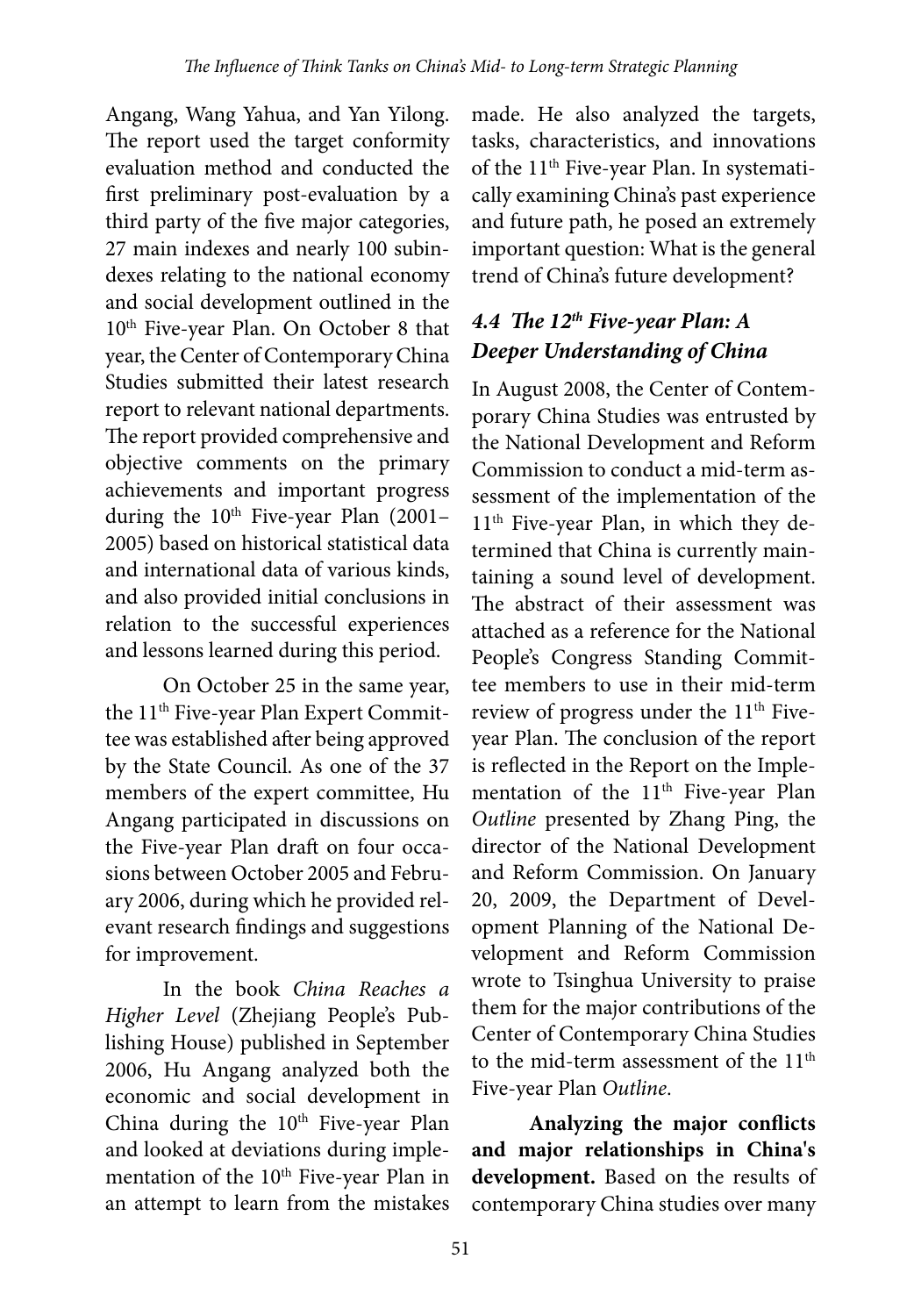years and research on various regions of the country in recent years, Hu Angang published the *Top Ten Relations in the New Period* in September 2009 (Hu Angang 2010, 130–40). This is regarded as an important achievement in terms of providing a comprehensive understanding of China. Moreover, it was considered essential to the overall thought processes of the Center of Contemporary China Studies in developing the 12<sup>th</sup> Five-year Plan.

**Professional research.** In August 2005, the Center of Contemporary China Studies, when evaluating the 10<sup>th</sup> Five-year Plan, decided that the new characteristics of China's stages of development were represented by "five new targets" (new industrialization model, new urbanization model, knowledge information, infrastructure modernization, and global economic integration). In October 2007, a report of the 17<sup>th</sup> National Congress of the CPC first proposed the new task of comprehensively understanding the further development of industrial information, urbanization, marketization, and internationalization. Hu Angang developed this framework, and proposed that the inner motivation influencing China's economic growth and accumulation of five capitals lies in the "five new targets," expressing the view that using the "five new targets as a growth engine during the 12th Five-year Plan will accelerate development."

**Designing a blueprint for construction in China.** In the National 12<sup>th</sup> Five-year Plan Experts Meeting on April 9, 2009, Hu Angang presented a written suggestion that the  $12<sup>th</sup>$  Five-

year Plan design be converted from a blueprint for national economic and social development to a blueprint for comprehensive construction, including the "top five constructions": economic construction, political construction, social construction, cultural construction, and ecological construction, stating that the main tasks of the Five-year Plan should be arranged in accordance with the "top five constructions." This is consistent with the subsequent outline of the 12<sup>th</sup> Five-year Plan.

In 2010, Hu Angang and Yan Yilong published a book titled *China Walking Towards 2015* (Zhejiang People's Publishing House, 2010), wherein they analyzed both the international background and China's domestic background in preparation for the 12<sup>th</sup> Five-year Plan, proposed general thinking and guidelines for the 12<sup>th</sup> Five-year Plan, studied and designed the main development targets and quantitative indexes to be used during the 12<sup>th</sup> Fiveyear Plan, proposed the main task of "Five-in-one" for socialist modernization, namely economic construction, ecological construction, social construction, political construction, and cultural construction, and in particular, proposed the new concept of green development. Thus, this book was an important reference for the formulation of the  $12<sup>th</sup>$  Five-year Plan.

#### *4.5 13th Five-year Plan: Providing Intellectual Support for New Concepts*

The ICCS at Tsinghua University was entrusted by the National Development and Reform Commission to prepare a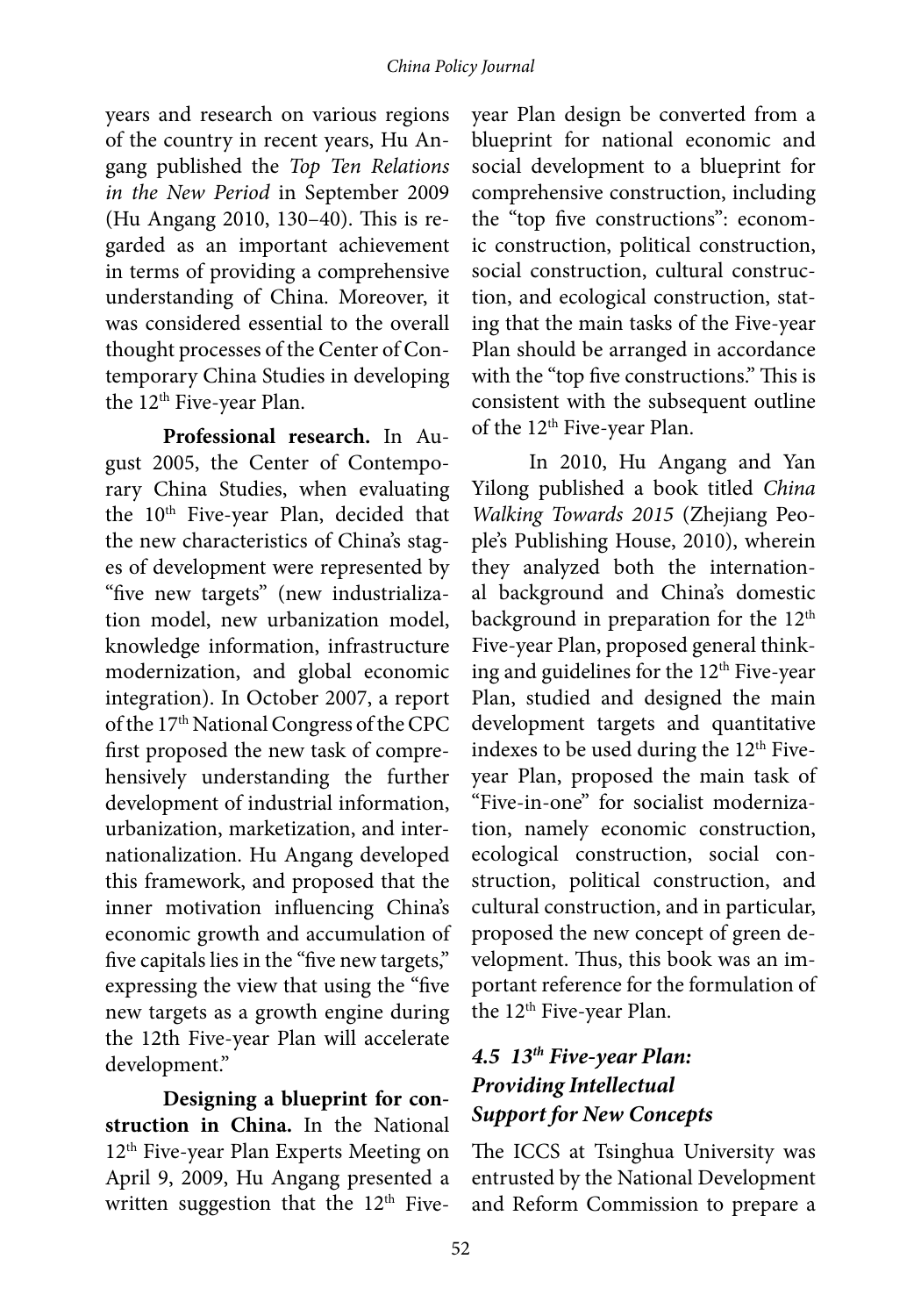report titled *Major Problems and Basic Thinking During the 13th Five-year Plan* (April 2014, 168 pages, 121,000 words), which identified the top 10 problems that the 13<sup>th</sup> Five-year Plan will face, and suggested that it would be necessary to pay attention to three orientations, problem-oriented, target-oriented, and thinking-oriented, when formulating the 13<sup>th</sup> Five-year Plan. This provided intellectual support for the thought processes necessary for formulating the 13<sup>th</sup> Five-year Plan.

**Providing Intellectual Support for the "Top Five Developments"**  concept underlying the 13<sup>th</sup> Five-year **Plan.** In August 2010, a national report titled *National 12th Five-year Plan: Background, Thinking and Targets* (*National Reports*, Issue 24 in 2010, August 8, 2010) proposed that when formulating the 12<sup>th</sup> Five-year Plan, it would be necessary to maintain the top six development principles of the 12<sup>th</sup> Five-year Plan, namely, green development, innovative development, coordinated development, shared development, safe development, and win–win development.

Prior to drafting the report of the 18th CPC National Congress in April 2012, Hu Angang wrote a book titled *2020 China: To Comprehensively Construct a Moderately Prosperous Society* and submitted it to the central leaders for reference. In the book, Hu Angang proposed the concept of the top five developments, namely, green development, innovative development, coordinated development, shared development, and win–win development. During the period in 2015 when the  $13<sup>th</sup>$ 

Five-year Plan was being formulated, Hu Angang provided copies of the book to relevant comrades for reference, and the General Office of the Central Committee called to express their gratitude on June 2, 2015.

The *Suggestions on Basic Thinking* for the 13th Five-year Plan, which was published by the ICCS in 2013, clearly states that the 13<sup>th</sup> Five-year Plan needs to consider five aspects of development: green development, innovative development, coordinated development, shared development, and win–win development.

In August of that year, Hu Angang, as a representative of the 18th CPC National Congress, participated in the Beijing Municipal Committee of the CPC's Important Central Documents Advice Meeting. The primary purpose of the meeting was to learn about and discuss *Opinions about the 13th Fiveyear Plan of the CPC Central Committee* (consultation draft). Thus, once again, the ICCS contributed its intelligence to the state development decision-making process.

As a member of the National 13<sup>th</sup> Five-year Plan Expert Committee, Hu Angang reviewed and provided advice on the draft of the 13<sup>th</sup> Five-year Plan on December 13–14, 2015 and January 30–31, 2016, correcting mistakes in the draft and presenting several speeches.

## **5. Conclusion**

The traditional view has focused<br>on the development of think<br>tanks in China and their influon the development of think tanks in China and their influ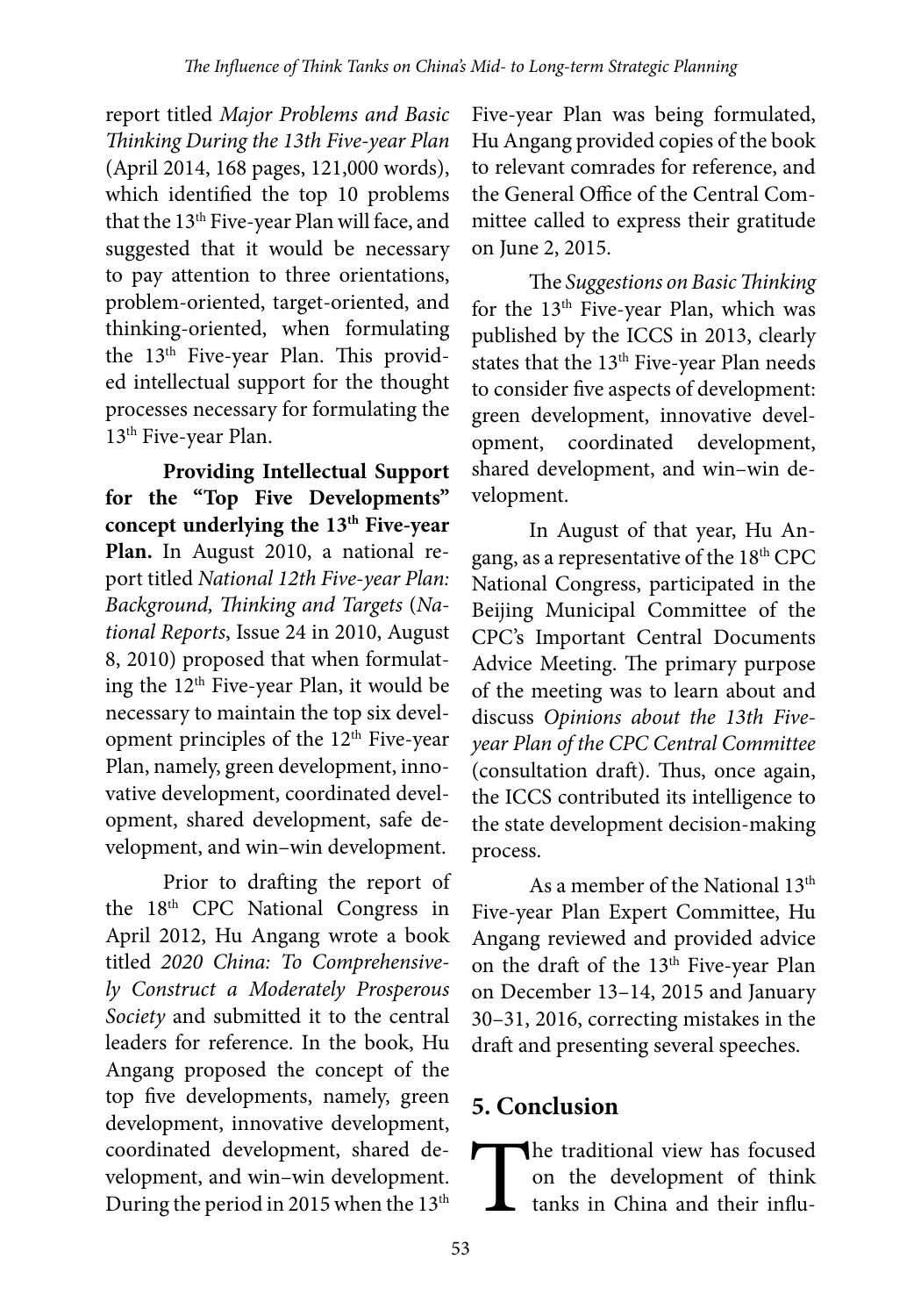ence on the decision-making process. However, in this study, we argue that the development of Chinese think tanks was influenced by the evolution of the Chinese decision-making system, and also contributed to that process.

The ICCS's 30 years of development reflects the development process of China's think tanks, from building a foundation, to the commencement of China's university think tanks, to providing frequent policy consultation. In addition, the ICCS reflects the dynamic process of interaction, mutual support, and mutual demand between China's think tanks and government policymakers. For Chinese think tanks, "independence" is threefold, reflecting the political circumstances and modernization of the governance system. This principle was first proposed by Hu Angang in 1996. Threefold independence includes, first and foremost, independent agenda setting with an eye to addressing China's major relationships and challenges. Second, it includes independent and professional research that takes full account of the country's actual conditions, which connects academic theories and Chinese conditions. Third, it includes independent publishing, which includes the submission of "Reports on the State of China" (Guoqing Baogao) to decision makers for their consideration and the publication of articles and books, which enables it to operate as a third party in evaluating or explaining policies.

University-based think tanks play an important role in the country's development. The major difference

between university-based think tanks and official think tanks is that university-based think tanks are a product of both the practical and the theoretical, which combines a strong foundation of academic research with national realities. Therefore, the most important task for university-based think tanks is to engage in innovation of ideas and thought. For example, the ICCS was the first to propose the concept and theory of green development, the "five major development concepts" (innovation, coordination, green, openness, and sharing), and the "people-centered" development philosophy, all of which have evolved to become mainstream thinking in Chinese society. Another notable example is the ICCS's proposal in 2011 of a goal of common prosperity in China by 2030, and that the global community should move toward a world of Grand Union, which would later come to be known as the vision of a "community of a shared future for mankind."

There have been significant issues and challenges at each stage of China's development. How to analyze and understand these issues and challenges comprehensively and correctly is a precursor for effective policy decision making. Think tanks in China have taken up the issues and challenges facing the country as the focus of their research and have played an influential role in guiding development strategies through participating in preliminary studies and counseling policymakers, both directly and indirectly.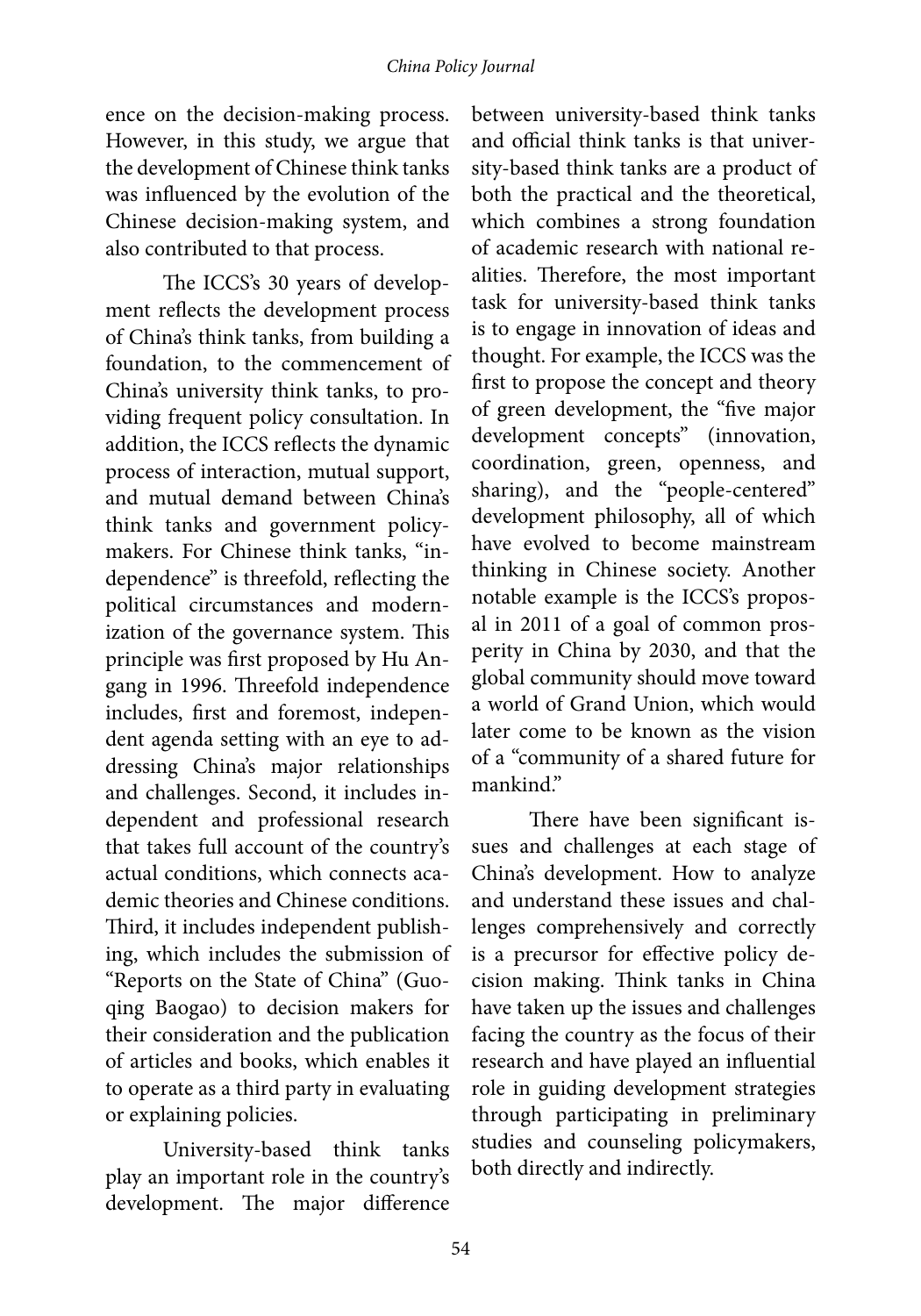#### **References**

Breznitz, Dan and Michael Murphree. 2014. *Run of the Red Queen: Government, Innovation, Globalization and Economic Growth in China.* New Haven: Yale University Press.

Campbell, John L. and Ove K. Pedersen. 2014. *The National Origins of Policy Ideas: Knowledge Regimes in the United States, France, Germany, and Denmark.* Princeton: Princeton University Press.

Chen, Ling and Barry Naughton. 2016. "An Institutionalized Policy-Making Mechanism: China's Return to Techno-Industrial Policy." *Research Policy* 45 (10): 2138–52.

Deng, Xiaoping. 1994. *Selected Works of Deng Xiaoping.* Beijing: People's Publishing House.

Drezner, Daniel W. 2017. *The Ideas Industry*. London: Oxford University Press.

Duchett, Jane. 2003. "Bureaucratic Interests and Institutions in the Making of China's Social Policy." *Public Administration Quarterly* 27 (1/2): 210–37.

Guan, Xinping. 2000. "China's Social Policy: Reform and Development in the Context of Marketization and Globalization." *Social Policy & Administration* 34 (1): 115–30.

Harris, Stuart. 2014. *Chinese Foreign Policy.* London: Polity Press.

Hu, Angang. 1999. "Ten Great Objec-

tives in Sustainable Development in China," *China Population, Resources and Environment* 9 (4): 11–16.

Hu, Angang. 2010. "The Ten Major Relations During the New Period," *Journal of Tsinghua University (Philosophy and Social Sciences)* 25 (2): 130–40.

Hu, Qiaomu. 1993. *Hu Qiaomu Essays.* Beijing: People's Publishing House.

Jiang, Zemin. 2006. *Selected Works of Jiang Zemin.* Beijing: People's Publishing House.

Lee, Hong Yung. 1991. *From Revolutionary Cadres to Party Technocrats in Socialist China.* Berkeley: University of California Press.

Li, Cheng. 2017. *The Power of Ideas: The Rising Influence of Thinkers and Think Tanks in China* Singapore: World Scientific Publishing.

Li, He. 2002. "The Role of Think Tanks in Chinese Foreign Policy." *Problems of Post-Communism* 49 (2): 34.

Li, Weihong. 2014. "Gaoxiao zai xinxing zhiku jianshe zhong de dandang shiming [The Role of Colleges and Universities in Building a New Think Tank]." *People's Daily*. [http://politics.people.](http://politics.people.com.cn/n/2014/0216/c1001-24370193.html) [com.cn/n/2014/0216/c1001-24370193.](http://politics.people.com.cn/n/2014/0216/c1001-24370193.html) [html](http://politics.people.com.cn/n/2014/0216/c1001-24370193.html)

Menegazzi, Silvia. 2018. *Rethinking Think Tanks in Contemporary China.* Cham: Palgrave Macmillan.